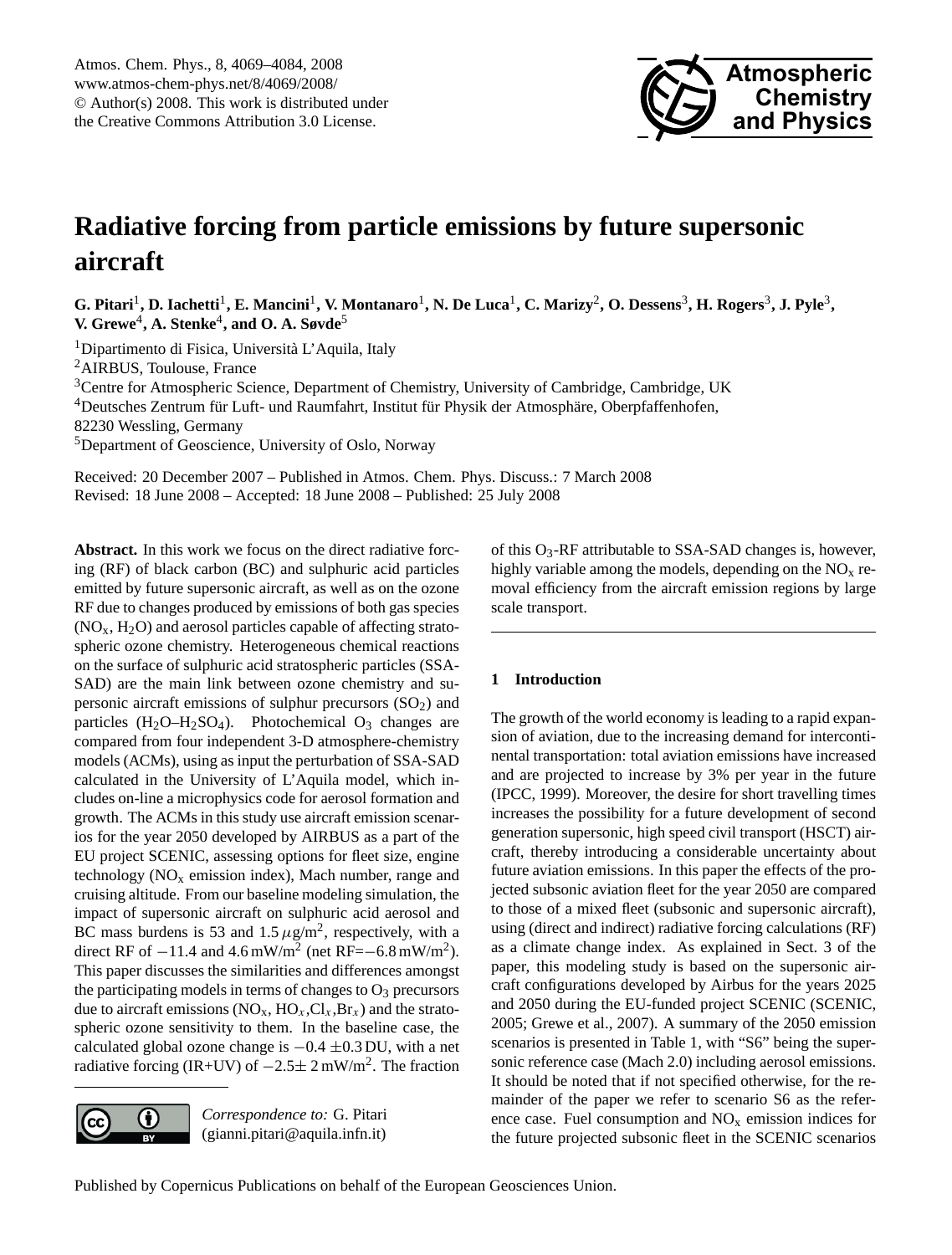| EXP                                 |            | S6               | P <sub>2</sub>   | P <sub>3</sub> | P <sub>4</sub> | <b>P5</b>        | P <sub>6</sub> |
|-------------------------------------|------------|------------------|------------------|----------------|----------------|------------------|----------------|
| Supersonic configuration            |            | SAC <sub>1</sub> | SAC <sub>2</sub> | SAC1           | SAC4           | SAC <sub>3</sub> | SAC5           |
| Number of supersonic aircraft       |            | 501              | 501              | 972            | 544            | 558              | 561            |
| Supersonic cruise speed (Mach)      |            | 2.0              | 2.0              | 2.0            | 1.6            | 2.0              | 1.6            |
| Supersonic max range (N.M.)         |            | 5500             | 5500             | 5500           | 6000           | 5950             | 5950           |
| Supersonic cruise                   | min        | 55 000           | 55 000           | 55 000         | 49 000         | 55 000           | 45 000         |
| altitude (ft)                       | max        | 65 000           | 65 000           | 65 000         | 59 000         | 65 000           | 55000          |
| Supersonic MTOW (tons)              |            | 340              | 340              | 340            | 340            | 408              | 340            |
| Mean $EI(NOx)$ in supersonic cruise |            | 5                | 10               | 5              | 5              | 5                | 5              |
| Number of routes                    | subsonic   | 29 3 36          | 29 3 36          | 29 3 36        | 29 3 36        | 29 3 36          | 29336          |
|                                     | supersonic | 292              | 292              | 323            | 249            | 338              | 249            |
| Mean supersonic market penetration  |            | 23.41            | 23.41            | 43.88          | 24.12          | 22.66            | 24.12          |
| on selected routes (%)              |            |                  |                  |                |                |                  |                |
| Number of commercial                | subsonic   | 110189           | 110189           | 109859         | 110257         | 110148           | 110257         |
| passengers flights                  | supersonic | 608.6            | 608.6            | 1198.5         | 490.4          | 681.8            | 490.4          |
| $(*1e+03)$                          | total      | 110798           | 110798           | 111058         | 110747         | 110830           | 110747         |
| Traffic evaluation                  | subsonic   | 17.11            | 17.11            | 16.45          | 17.15          | 17.01            | 17.15          |
| $(*1e+12$ RPK)                      | supersonic | 0.73             | 0.73             | 1.41           | 0.69           | 0.83             | 0.69           |
|                                     | total      | 17.84            | 17.84            | 17.86          | 17.83          | 17.84            | 17.84          |
|                                     |            |                  |                  |                |                |                  |                |

**Table 1.** Supersonic aircraft configuration and associated commercial traffic for each 2050 mixed fleet scenario. (Scenario S4 corresponds to the pure subsonic case. MTOW = maximum take-off weight, N. M. = nautical mile, RPK = revenue passenger kilometer.)

are 393 Tg/yr, 12.97 g/Kg for the year 2025 and 677 Tg/yr, 10.85 g/Kg for the year 2050 (i.e. scenario S4 in Table 1), to be compared with 2000 reference values of 169 Tg/yr, 12.78 g/Kg (Grewe and Stenke, 2008). This means that the SCENIC projected average increase of fuel use is about 3.4% up to 2025 and 2.8% up to 2050, both consistent with the 3% estimate in IPCC (1999), taking into account the projected greater efficiency of future aircraft.

Aircraft emit both gases and particles  $(CO_2, NO_x, H_2O,$ CO, hydrocarbons, black carbon and sulphate aerosols) directly into the upper troposphere and lower stratosphere (UT/LS region), where they have an impact on the atmospheric composition. In particular, supersonic aircraft are projected to cruise at an altitude of about 19 km, emitting directly into the stratosphere. HSCT emissions can lead to an ozone column decrease as a result of  $NO<sub>x</sub>$  and sulphate aerosol emissions, depending on the altitude of the emissions (IPCC, 1999); moreover, emitted species have longer residence times in the stratosphere, giving a different climate response compared to the subsonic case. Most of the additional radiative forcing due to HSCTs results from accumulated water vapour in the stratosphere as a direct result of emissions from aviation (IPCC, 1999; Grewe et al., 2007). The emissions of  $NO<sub>x</sub>$  into the UT/LS increases the efficiency of the catalytic  $NO<sub>x</sub>$  ozone destruction/production cycles, giving a RF which may be either positive or negative depending on the ozone perturbation distribution. Some models predict a clear crossover point between the troposphere/lower stratosphere  $O_3$  increase (below about 20 km) and the midstratosphere  $O_3$  decrease (approx. 35 km). Other models however have a stronger downward propagation of the midstratosphere  $O_3$  decrease, without showing a clear crossover point. In this second case the HSCT  $NO<sub>x</sub>$  emissions will always produce a negative  $O_3$  RF. The uncertainty range in model predictions of the atmospheric impact of future supersonic aircraft is due to several factors: altitude of emissions, dependence on the selected HSCT scenario (Baughcum and Henderson, 1998; IPCC, 1999; Grewe et al., 2007), kinetics rates of photochemical reactions that are relevant in the lower stratosphere (JPL, 1997 and 2000; Wuebbles et al., 2003; Dessens et al., 2007), model dependent removal efficiency of supersonic aircraft emitted species from the emission regions and their transport on global atmospheric scales (IPCC, 1999; NASA, 1999; Rogers et al., 2000 and 2002).

For the aerosols we have calculated both the direct forcing (i.e. scattering and absorption of incoming solar radiation and absorption/emission of longwave planetary radiation) and indirect forcing produced by changes in the chemical species  $(i.e. O<sub>3</sub>)$  affected by heterogeneous chemical process on the surface of aerosol particles. Other indirect processes (for example the potential aerosol feedback on the formation of cirrus ice particles in the upper troposphere) have not been taken into account in the present work.

In Sect. 2 of this paper we give a brief description of the four chemical-transport models which are included in this intercomparison. A description of the emission data set is given in Sect. 3. In Sect. 4 we present results for black carbon (BC) and sulphate  $(SO<sub>4</sub>)$  aerosols as simulated in the University of L'Aquila CTM (ULAQ-CTM), with appropriate model validation (Weisenstein et al., 2006; Kinne et al., 2006; Textor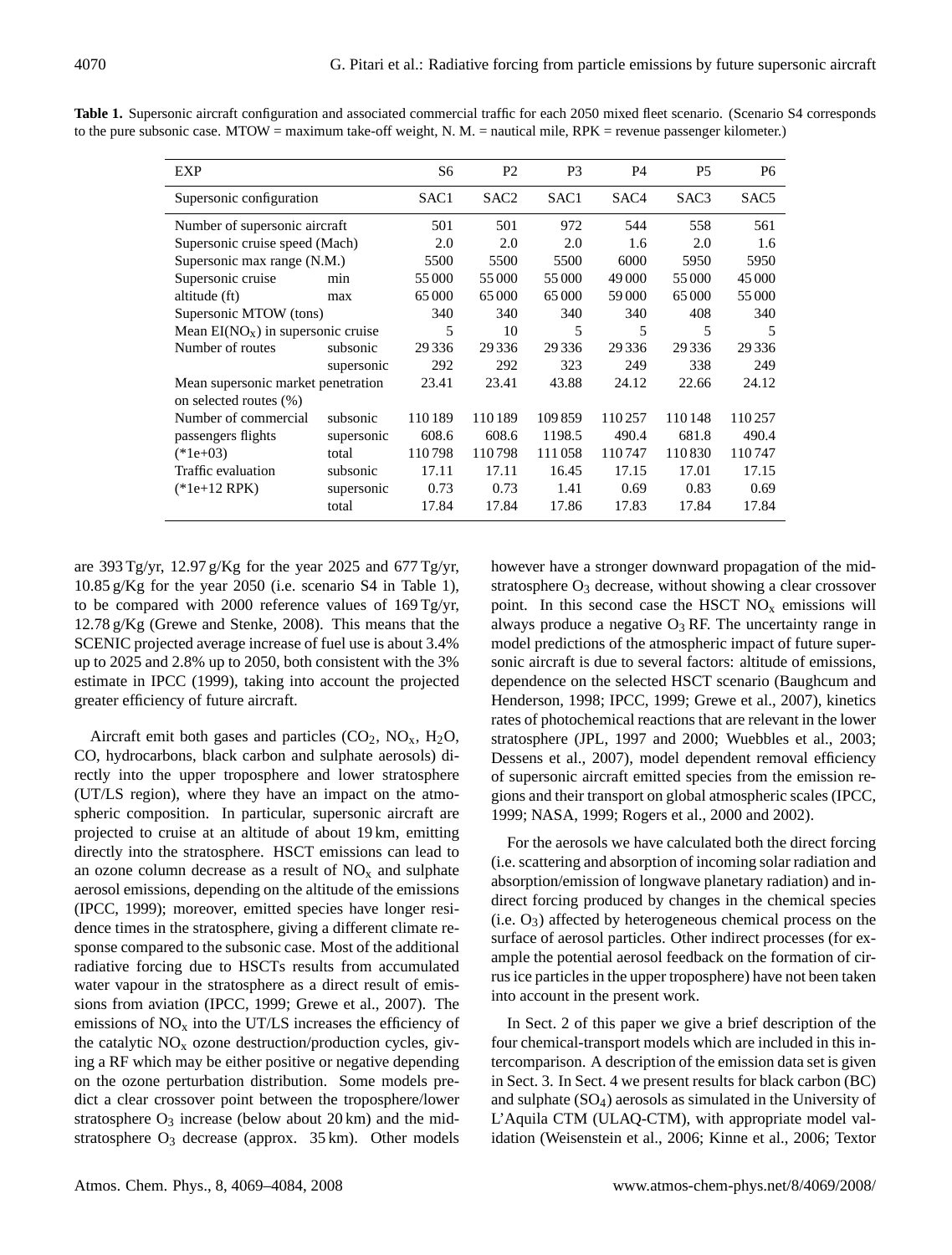et al., 2006; Textor et al., 2007). The ULAQ-CTM is the only SCENIC model which includes an on-line aerosol microphysics code together with chemistry: a specific use of the model has been to calculate the impact of supersonic aircraft on the geometric surface area density which is then fed to the other ACMs for use in chemistry-transport calculations (Sect. 5). The atmospheric impact produced by future supersonic aircraft is discussed in Sect. 5: there we first present the radiative forcing calculations with a discussion of the role of different species  $(CO_2, H_2O, O_3, BC, SO_4)$ , before discussing the results of the chemical impact by intercomparing the different models. In Sect. 6 we summarize the main conclusions.

## **2 Model descriptions**

## 2.1 ULAQ-CTM

ULAQ-CTM, from the University of L'Aquila, is a lowresolution three-dimensional aerosol-chemistry-transport model that uses a 10×22.5◦ resolution in latitude-longitude and 26 log-pressure levels, from the ground to about 0.04 hPa, with an approximate resolution of 2.84 km. Dynamical fields are taken from the output of a spectral general circulation climate model ULAQ-GCM (Pitari et al., 2002). The chemical module contains the most important photolytic, gas phase and heterogeneous reactions relevant for stratospheric chemistry, including  $O_x$ ,  $HO_x$ ,  $NO_y$ ,  $ClO_x$ ,  $BrO<sub>x</sub>$ , CHO<sub>x</sub> and SO<sub>x</sub> families. It uses reaction rates from JPL-97 and JPL-2000, the latter for the  $NO<sub>x</sub>$  cycle. Sulphur precursors in the model are  $SO_2$ , OCS, DMS, H<sub>2</sub>S, and  $CS<sub>2</sub>$ , with  $SO<sub>2</sub>$  being the most important species for the sulphur budget into the lower stratosphere, and OCS for the middle stratosphere.  $SO<sub>2</sub>$  comes from both natural sources (volcanoes, oceans, biomass burning) and anthropogenic activities (fossil fuel burning, in situ emissions from aircraft) and is efficiently transported from the boundary layer up to the tropical tropopause layer via deep convection (Pitari et al., 2002). The model also includes the major components of tropospheric and stratospheric aerosols (sulphate, carbonaceous, dust, sea salt). The size distribution of sulphate and PSC aerosols are calculated using an interactive and mass conserving microphysical code for aerosol formation and growth. The aerosol microphysical code has been described in Pitari et al. (1993); it includes evaporation, condensation, coagulation, gravitational sedimentation, heterogeneous and bimolecular homogeneous nucleation for  $H_2O-H_2SO_4$  (Pitari et al., 2002). Sulphate aerosols are allowed in the model to interact with carbonaceous particles, via coagulation and heterogeneous nucleation. On-line prediction of tropospheric aerosols should not only allow us to calculate realistic extinction and optical depth fields into the troposphere, but also to have a realistic treatment of the lower boundary conditions for stratospheric sulphuric acid aerosols, which in turn largely dominates aerosol mass and extinction in the middle atmosphere. The main removal processes of aerosol particles located in the troposphere (wet- dry depositions and gravitational surface sedimentation) are included. Sulphate aerosol particles are divided in 15 size bins (from 0.4 nm up to  $10.24 \mu m$  by doubling the radius) and each one of these size categories is transported separately. Sulphate and PSC aerosol surface area density fields needed for heterogeneous chemical reactions are calculated on-line using the predicted aerosol size distributions.

## 2.2 SLIMCAT

SLIMCAT, from the University of Cambridge (UCAM), is an off-line three-dimensional chemical transport model for the stratosphere, formulated on isentropic surfaces. It can be run as a multi-level model, or with just a single layer. Forcing winds from a variety of sources can be used, including ECMWF and UKMO analyses as well as GCM output. The horizontal flow, along the isentropic surfaces, is generally forced from meteorological analyses. However, the cross-isentropic transport is calculated using a radiative transfer scheme, MIDRAD. The model has been used extensively for stratospheric studies (Chipperfield et al., 1995 and 1996; Chipperfield and Pyle, 1998; Pyle et al., 1995), including investigations of the impact of supersonic aviation (Rogers et al., 2000). The spatial resolution of the model is flexible. A range of studies have been performed at a variety of resolution from T10 to T170  $(0.7 \times 0.7)$ . The bottom boundary is usually taken to be the 350 K surface (a surface within the troposphere). Because it is formulated on isentropic surfaces, SLIMCAT should have particular advantages in the tropopause region. The default model tracer advection scheme is the second-order moments scheme of Prather (1986) which has relatively low numerical diffusion. In SCENIC the model has been used with a resolution of 18 levels, 24 latitudes and 48 longitudes.

## 2.3 E39/C

The interactively coupled chemistry-climate model E39/C from DLR, (Hein et al., 2001; Dameris et al., 2005) consists of the dynamics part ECHAM4.L39 (E39) and the chemistry module CHEM (C). E39/C is a spectral general circulation model with a vertical resolution of 39 levels from the surface up to the top layer centered at 10 hPa (Land et al., 2002). With a particular high vertical resolution of 500–800 m in the tropopause region, E39/C is suitable for modeling aircraft effects (Grewe et al., 2002). Water vapour, cloud water and chemical species are advected by the Lagrangian transport scheme ATTILA (Reithmeier and Sausen, 2002; Stenke et al., 2007). E39/C includes state of the art parameterizations of small scale physical processes like convection, cloud formation or vertical turbulent diffusion. Within SCENIC the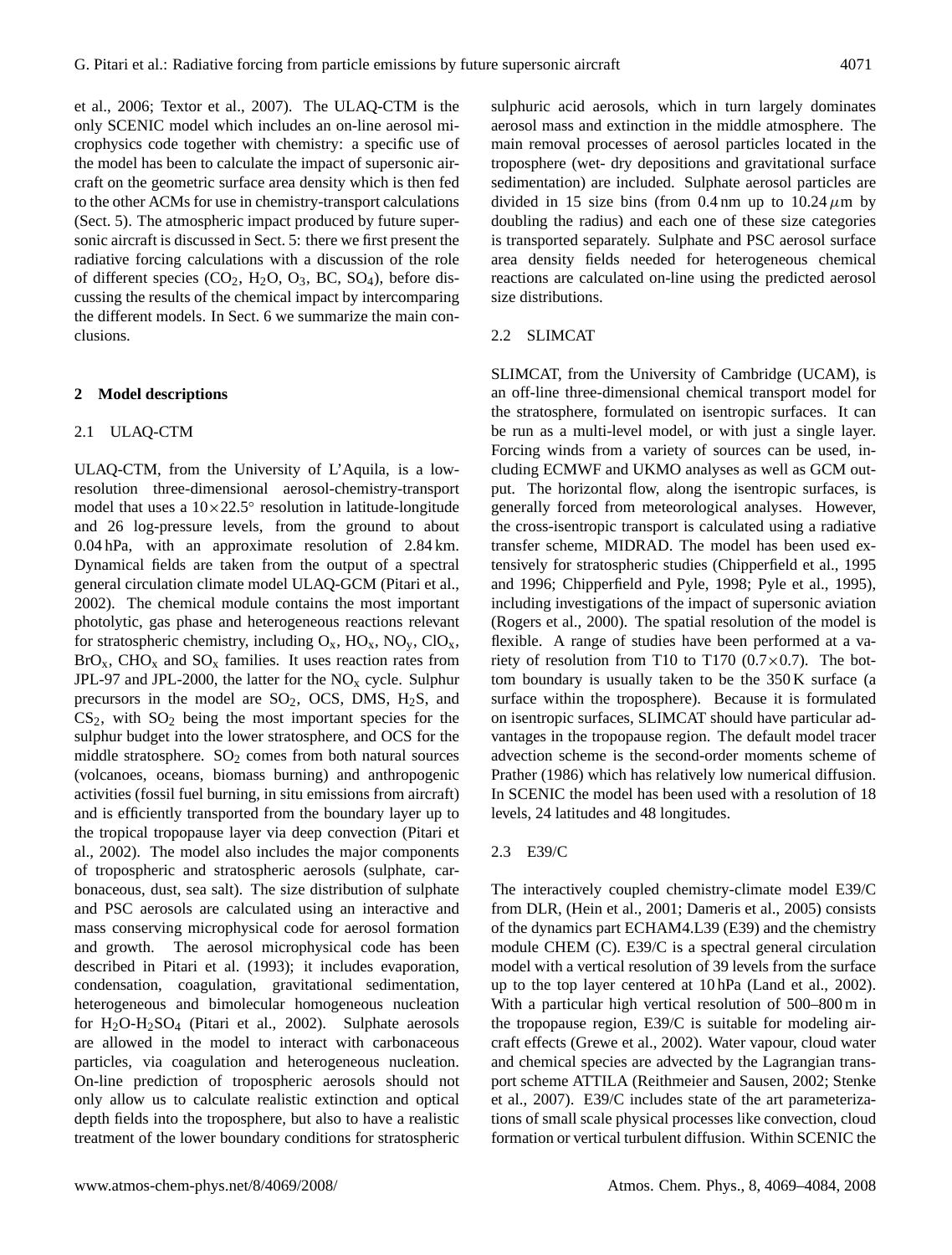

**Fig. 1.** Left panel: total aviation fleet emission of fuel  $(10^9 \text{ kg/yr})$ left axis) and  $NO_x (10^{7} \text{ kg/yr}, \text{right axis})$ . Right panel: as above but for supersonic fleet only. Mid-panel: black carbon emission index at 45◦ N (zonal and annual average, scenario S6, g-BC/kg-FUEL).

model is applied with a horizontal resolution of T30, i.e. dynamic processes have a horizontally isotropic resolution of 6 ◦ . Tracer transport, physical parameterizations and chemical reactions are calculated on the corresponding Gaussian transform grid  $(3.75 \times 3.75)$ . The chemistry module CHEM (Steil et al., 1998) includes stratospheric homogeneous and heterogeneous ozone chemistry and tropospheric  $NO<sub>x</sub>$ ,  $HO<sub>x</sub>$ ,  $CH<sub>4</sub>, CO, O<sub>3</sub>$  chemistry with 107 photochemical reactions, 4 heterogeneous reactions on PSCs and sulphate aerosols, and 37 chemical species. The used model version considers updates of the reaction rate coefficients (JPL, 2000). The coupled chemistry-climate model E39/C can be run in two different modes: in the off-line mode prescribed climatologies of the radiatively active gases  $H_2O$ ,  $O_3$ ,  $CH_4$ ,  $N_2O$ , and CFCs are used as input for the radiation scheme. Concentrations of chemical species as calculated by CHEM do not feedback to the dynamics component. In the on-line mode, the concentrations of the radiatively active gases as calculated by CHEM are used in the radiative calculations. For this study the off-line mode has been chosen to reduce statistical noise in the differences of two simulations.

## 2.4 OsloCTM2

OsloCTM2, from the University of Oslo (UiO), is a global three-dimensional chemical transport model, with comprehensive tropospheric and stratospheric chemistry. It is driven by meteorological data from the ECMWF Integrated Forecast System model (IFS). The advective transport is done using the highly accurate and low-diffusive second order momentum scheme (Prather, 1986). The parameterization of transport through deep convection is based on the Tiedke mass flux scheme (Tiedtke, 1989), while boundary layer mixing is treated according to the Holtslag K-profile scheme (Holtslag et al., 1990). The model is run with 40-layer meteorological data, extending from the surface to 2 hPa (mass center at 10 hPa). Vertical resolution in the tropopause region varies between about 0.8 km in high latitudes and about 1.2 km in low latitudes. The horizontal resolution can be varied between T21 ( $5.5 \times 5.5^{\circ}$ ), T42 ( $2.8 \times 2.8^{\circ}$ ) and T63 (1.9×1.9◦ ). A horizontal resolution of T21 has been used for this study. Calculation of the different schemes in the model is done using operator splitting, with advective transport and chemistry being treated separately during one hour. The tropospheric chemistry scheme has been thoroughly tested in OsloCTM1 (Berntsen and Isaksen, 1997) and the tropospheric version of OsloCTM2 (Sundet, 1997). Originally, the stratospheric chemistry scheme was developed by Stordal et al. (1985) and later updated to include heterogeneous chemistry (Isaksen et al., 1990). It was also later included in OsloSCTM1 (Rummukainen, 1996; Rummukainen et al., 1990). Photodissociation coefficients are calculated from the Fast-J2 method (Brian and Prather, 2002). The numerical integration of chemical kinetics is done applying the Quasi Steady State Approximation (QSSA) (Hesstvedt et al., 1978) with a numerical time step of 5 min. As an upper boundary, Oslo2D is used. OsloCTM2 has been validated against satellite measurements, sondes and lidar in the Norwegian Coordinated ozone and UV project (COZUV), and also during EU projects (see TRADEOFF, 2003) against satellite and aircraft measurements. The TRADEOFF validation effort is described recently by Brunner et al. (2003, 2005). The model has also been evaluated to some extent in Gauss et al. (2003, 2006). The OsloCTM2, although with an updated microphysics scheme, has recently been described and evaluated by Søvde et al. (2008).

# **3 Aircraft emission scenarios**

This paper is based on the work undertaken during the EUproject SCENIC, using the supersonic aircraft configurations (SAC) developed by Airbus to quantify emissions produced by commercial mixed fleets, for the year 2025 and 2050 (SCENIC, 2005). For each date, one scenario for the pure subsonic case and a second for the mixed fleet case were provided. All scenarios include emissions of  $CO_2$ ,  $H_2O$ ,  $SO_x$ ,  $NO<sub>x</sub>$ , CO, HC, BC for impact evaluations. Some of these supersonic characteristics could be modified in response to pressures linked to air traffic demand, technology evolution, economical benefits or environmental preservation. Characteristics of the supersonic scenarios are summarised in Table 1. An important underlying assumption is the utilisation of an unique market analysis for all emissions scenarios, which imply a constant number of 250 transported commercial passengers per plane. Supersonic traffic is defined by considering on each potential route its competitiveness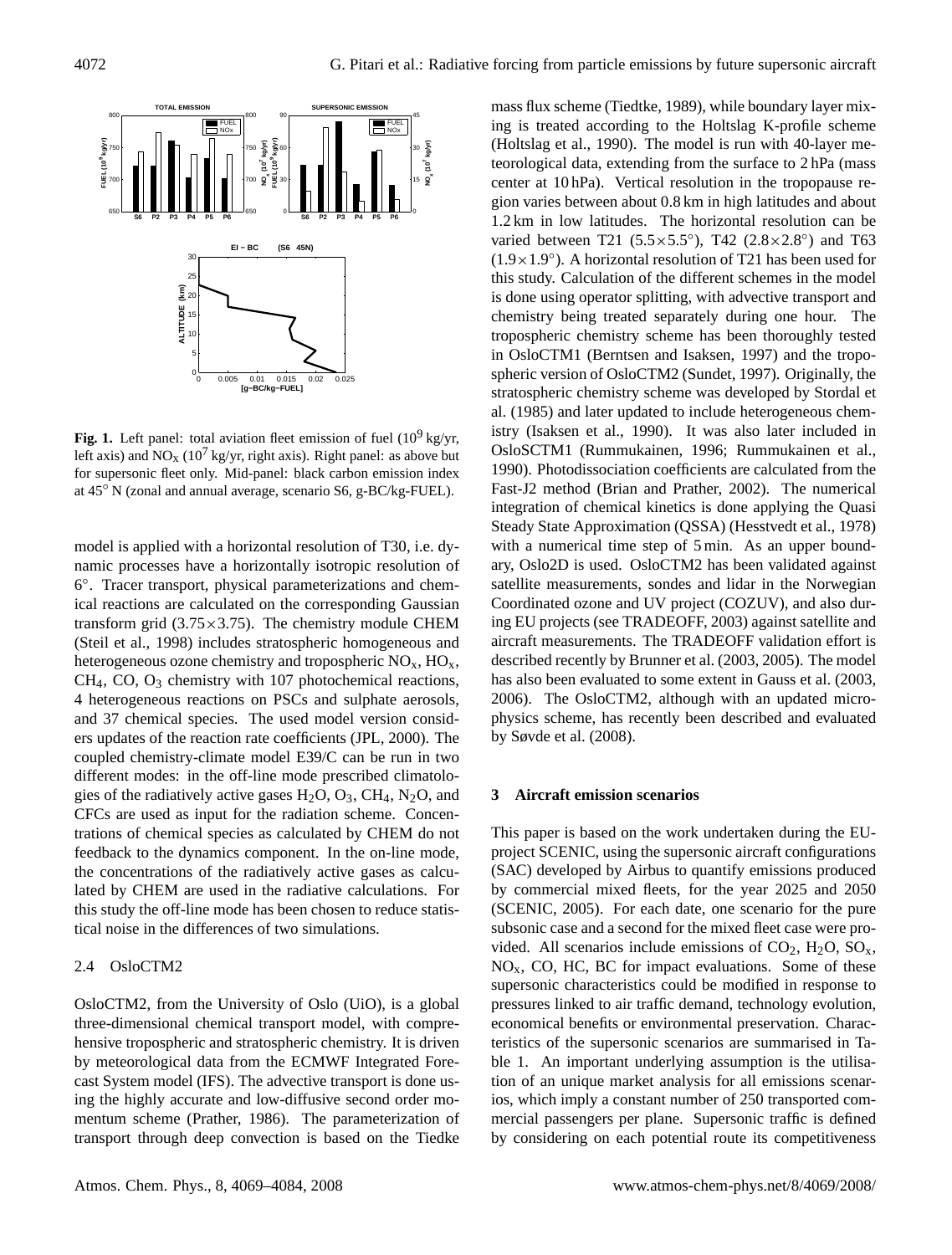

**Fig. 2.** Zonally averaged vertical profiles of aerosol extinction in the visible and near infrared spectrum:  $\lambda = 0.52 \mu$ m (top panels a,b,c) and at  $\lambda = 1.02 \mu m$  (bottom panels d,e,f) for ULAQ-CTM calculations (solid lines) and SAGE-II derived values (asterisks). Left panels **(a, d)** refer to wintertime averages (December, January, February) at 45◦ N; middle panels **(b, e)** refer to summertime averages (June, July, August) at 45◦ N; right panels **(c, f)** show averages over March–April–May at the Equator. Units are  $10^{-4}$  km<sup>-1</sup>. Extinction values are averaged over years 2001–2002 (non-volcanic background conditions).

versus a subsonic flight. This includes time saving, minimum market penetration on the route, ticket price, and diverted distance with associated fuel consumption (over-land flights in supersonic mode have been removed for sonic bang nuisances). For this paper we consider the 2050 scenarios only. The S4 scenario provides a 3-D emissions distribution from a purely subsonic fleet; the S6 scenario provides a 3-D emissions distribution from a mixed fleet where part of commercial subsonic traffic is replaced by supersonic traffic. Aircraft-emitted particles are included in both scenarios S6 and S4, as well as in the perturbation cases (see below). The supersonic fleet in this mixed scenario fly at Mach 2.0, which implies cruise altitudes between 55 and 65 kft (16.8 km to 19.5 km) and cruising speed varying between 2000 and 2100 km/h.

The P2, P3, P4, P5, P6 scenarios are considered as perturbation scenarios with respect to the base case S6, in which supersonic aircraft parameters are modified to evaluate the potential environmental impact of alternative supersonic designs. The P2 scenario is representative of emissions produced by the mixed fleet including the reference HSCT aircraft, for which the mean  $EI(NO_x)$  has been increased to correspond to a lower technological-level maturity; the P3 scenario is representative of emissions produced by the mixed fleet including the reference HSCT aircraft, where the demand for high-speed means of transport is increased; the



**Fig. 3.** Zonally averaged vertical profiles of aerosol extinction in the far infrared spectrum:  $\lambda = 3.46 \,\mu \text{m}$  (top panels a,b,c) and at  $\lambda = 5.26 \,\mu\text{m}$  (bottom panels d,e,f) for ULAQ-CTM calculations (solid lines) and HALOE derived values (asterisks). Left panels **(a, d)** refer to wintertime averages (December, January, February) at 45◦ N; middle panels **(b, e)** refer to summertime averages (June, July, August) at 45◦ N; right panels **(c, f)** show averages over March–April–May at the Equator. Units are  $10^{-4}$ km<sup>-1</sup>. Extinction values are averaged over years from 1999 to 2004 (non-volcanic background conditions).

P4 scenario is representative of emissions produced by the mixed fleet including a Mach 1.6 supersonic fleet in response to other industrial objectives; the P5 scenario is representative of emissions produced by the mixed fleet including a Mach 2.0 supersonic aircraft, for which the range has been increased in response to traffic demand for longer distances; the P6 scenario is representative of emissions produced by the mixed fleet including a Mach 1.6 supersonic fleet where cruise altitude has been reduced for environmental considerations. The assumptions for the commercial passenger fleet (fixed market penetration for a given year) imply that the selection of a given supersonic configuration may change other factors, i.e. the utilisation of a Mach 1.6 configuration instead Mach 2.0 impacts the route distribution made by this supersonic fleet (some routes are removed other ones are added), the market penetration and the number of aircraft needed to transport these passengers on these routes, the flight cruise altitude, the distance flown, etc., so that the geographical emissions distribution is completely different. The percentage of the fleet passenger miles shifted from subsonic to supersonic changes with the scenario (market penetration and routes). As supersonic aircraft cannot be used on all routes, an evaluation has been made only on selected supersonic routes. The evaluation in terms of Revenue Passenger Kilometers (RPKs) for the total fleet gives: 4.1% for S6 and P2, 7.9% for P3, 3.9% for P4 and P6, 4.7% for P5.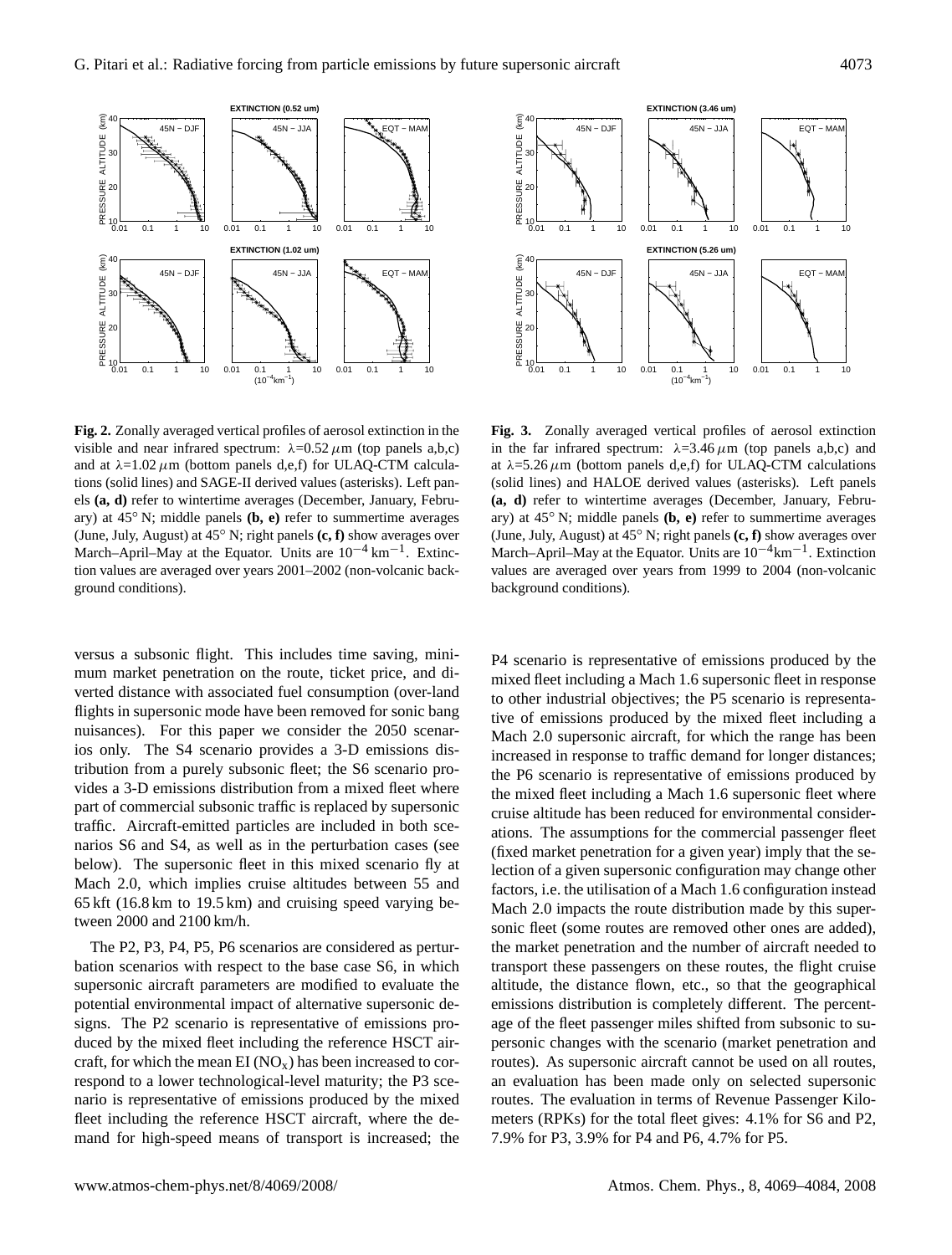

**Fig. 4.** Annually and zonally averaged fields of sulphuric acid aerosol surface area density: ULAQ-CTM calculations (solid lines) and SAGE-II derived values (asterisks). The three panels show averages over the following latitudinal bands: 75◦ N−30◦ N (left panel **a**); 30◦ N−30◦ S (mid panel **b**); 30◦ S−75◦ S (right panel **c**). Units are 10−<sup>8</sup> cm−<sup>1</sup> . Surface area density values are averaged over the following volcanically quiet years: December 1988–November 1989 and June 1996–May 1998. ULAQ-CTM values are calculated for particles with radius larger than  $0.05 \mu$ m (see text).

The emission inventories are given on a resolution of  $1^\circ \times 1^\circ$  in the horizontal and 1000 ft, corresponding to 305 m, in the vertical. Fuel consumption and distance flown per year per grid cell are also included. Supersonic and total emission of fuel and  $NO<sub>x</sub>$  and EI-BC emission are shown in Fig. 1. From this figure, we see that an average emission index of 0.005 g/Kg-fuel is adopted for black carbon particles in the main emission region of supersonic aircraft (17 to 20 km altitude), with a log-normal size distribution peaked at  $r=20$ nm. Sulphur emissions are divided in two parts: 90% of gas phase  $SO<sub>2</sub>$  (which is then oxidized to  $H<sub>2</sub>SO<sub>4</sub>$  by stratospheric OH) and 10% of  $H_2O-H_2SO_4$  ultrafine particles ( $r=5$  nm).

#### **4 Particle perturbations**

## 4.1 Validation with stratospheric aerosol observations

ULAQ-CTM calculations of aircraft induced changes of the stratospheric surface area density of sulphate aerosols were used as input for other ACMs, in order to assess the sensitivity between models. The SCENIC emission data were interpolated onto the ULAQ-CTM grid and the model was run from 2036 to 2055 with online aerosol microphysics, for two simulations: a) the pure subsonic and b) the mixed-fleet case. Results for a) and b) were averaged from 2046 to 2055. The initial ten years were used to provide a spin-up period for the model and the following ten years were averaged



**Fig. 5.** Top panel: zonally and annually averaged sulphuric acid aerosol surface area density changes between simulations S6 and S4 (i.e. base case and mixed fleet minus pure subsonic case)  $(\mu m^2/cm^3)$ . Mid panel: as above, but for mass density changes (ng/m<sup>3</sup> ). Bottom panel: as above, but for black carbon soot mass density changes  $(ng/m<sup>3</sup>)$ .

to minimise interannual variability. The 3-D surface area density fields were then interpolated to a standard grid and made available to the other modellers in the SCENIC consortium. Table 2 summarizes the stratospheric  $SO_4^{2-}$  responses when the anthropogenic flux is  $69$  Tg-S yr<sup>-1</sup> for 2000 and is 112 Tg-S yr−<sup>1</sup> for 2030. After 2030, the anthropogenic sulphur flux is year-by-year linearly interpolated between the IPCC-A2 projected scenarios for 2030 and 2100, the latter being 60 Tg-S/yr (IPCC, 2001). This results in a 2050 anthropogenic sulphur flux of 97 Tg-S/yr. The natural flux is 41 Tg-S yr−<sup>1</sup> (26 from DMS, 9.6 from non-explosive volcanoes, 5.4 from soils and biomass burning). The SAGE II derived mass, integrated above the tropopause, is 0.156 Tg-S with an optical depth of  $15 \times 10^{-4}$  at 1.02  $\mu$ m and a total H2SO4-H2O mass of 0.72 Tg (the 1979 volcanically quiet estimates reported in Kent and McCormick (1984) have been used, including a 20% correction factor necessary to take into account the 2-km layer immediately above the tropopause, as suggested by the authors). ULAQ-CTM predicts 0.151 Tg-S for 2000 (0.196 Tg-S for 2030), including subsonic aircraft emissions of sulphur dioxide, which agrees well with 0.156 Tg-S, derived from observational data (see above). The radiative forcing reported in the last column of Table 2 is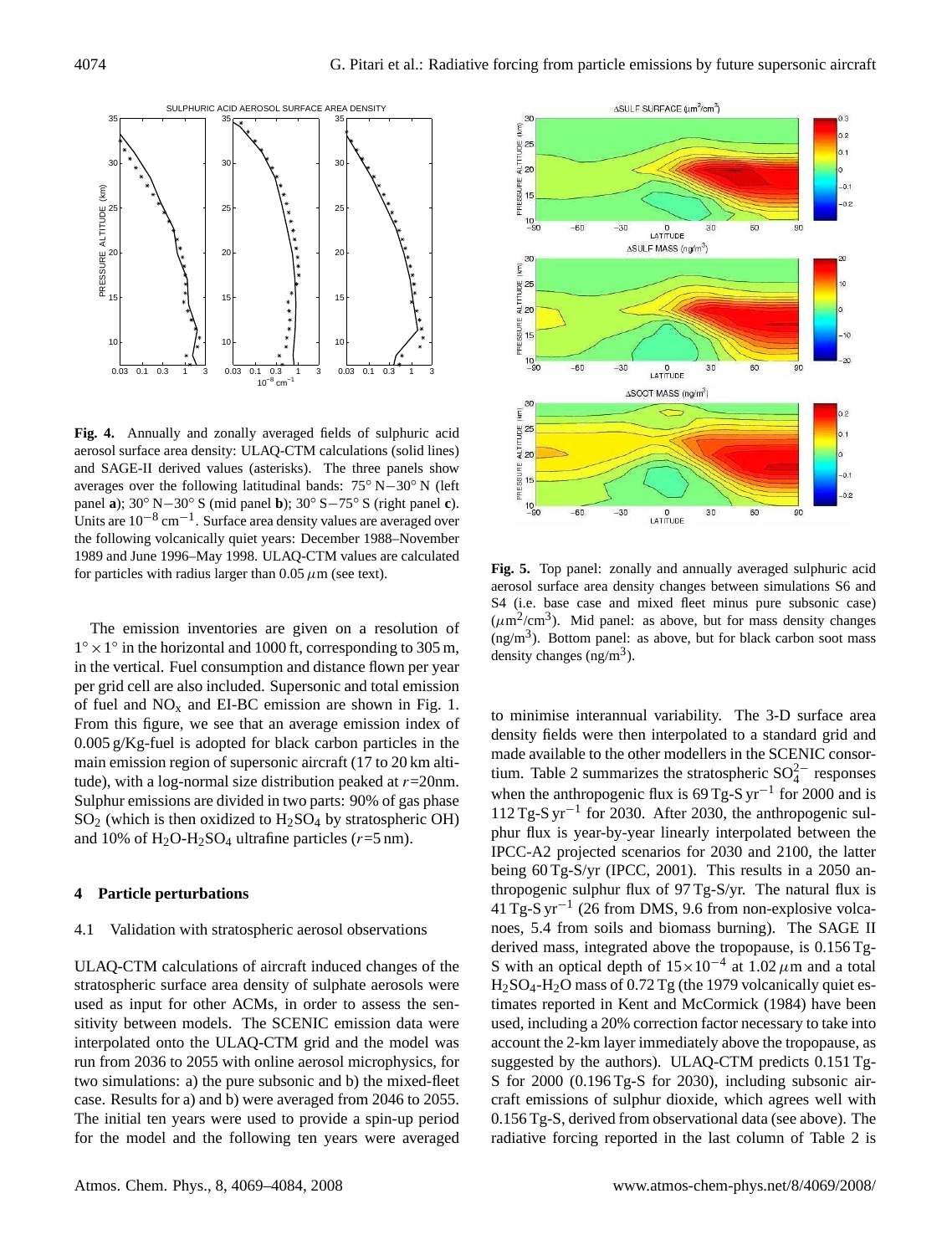| <b>DATA</b>   | Natural flux | Anthrp. flux<br>$(Tg-S yr^{-1})$ $(Tg-S yr^{-1})$ | SO <sub>2</sub><br>$(Tg-S)$ | $(Tg-S)$ | $SO_4^{2-}$ H <sub>2</sub> SO <sub>4</sub> – H <sub>2</sub> O $\tau$ – 1.02 $\mu$ m<br>Aerosols $(Tg)$ | $(x10^{-4})$ | Rad. Forcing<br>$(W/m^2)$ |
|---------------|--------------|---------------------------------------------------|-----------------------------|----------|--------------------------------------------------------------------------------------------------------|--------------|---------------------------|
| SAGE-II       |              |                                                   |                             | 0.156    | 0.720                                                                                                  | 15.0         |                           |
| ULAO-CTM 2000 | 41           | 69                                                | 25.7                        | 0.151    | 0.697                                                                                                  | 14.8         | $-0.126$                  |
| ULAO-CTM 2030 | 41           | 112                                               | 37.0                        | 0.196    | 0.946                                                                                                  | 21.0         | $-0.179$                  |

**Table 2.** Stratospheric sulphate aerosol budget: mass, optical depth and tropopause shortwave Radiative Forcing.

calculated using a well-tested  $\delta$ -Eddington code for solar radiation scattering (Pitari et al., 2002).

Validation of ULAQ-CTM results for a variety of aerosol properties was made using satellite data (SAGE II, HALOE), averaged over volcanically quiet years. A comparison of aerosol optical depths calculated by ULAQ-CTM and those obtained from SAGE II measurements is shown in Table 3: at the tropopause layer  $(10-15 \text{ km})$  the optical depth has a minimum in the tropics and increases toward the polar regions; the model shows an overestimation of optical depth in the Northern Hemisphere subtropical region, probably due to an unrealistic abundance of dust aerosols coming from the Sahara region. A validation of the ULAQ model calculations of tropospheric aerosol optical depth has been made in the framework of the AeroCom project (Kinne et al., 2006). A flatter latitudinal gradient is found in the model results with respect to observations in the region above 25 km.

Extinction profiles calculated in the model for several wavelengths are compared in Figs. 2 and 3 to SAGE II and HALOE data, respectively (see also Weisenstein et al., 2006). In the stratosphere the model shows good agreement at wavelengths in the visible and near infrared, whereas an underestimation, of about a factor of 3, is present at  $\lambda$ =5.26  $\mu$ m above 30 km. The good model performance is confirmed by the comparison of annually and zonally averaged fields of sulphate aerosol surface area density (SAD) calculated by the model with the SAGE II derived values (Fig. 4). Model values are obtained from the calculated sulphate aerosol size distribution for particles larger then  $0.05 \mu$ m, in order to include only the contribution of optically active aerosols with geometric surface area density. The model is able to reproduce the SAD maximum (about  $2 \times 10^{-8}$  cm<sup>-1</sup>) in the layer between 10 and 13 km poleward of 40◦ of both hemispheres, resulting from large-scale transport accumulation (Brewer-Dobson stratospheric circulation). Differences in the polar stratosphere may be due to polar subsidence and/or to local net production processes (homogeneous nucleation in the polar vortex, nitric acid nucleation, etc.).

In conclusion, the model is successful in simulating both vertical profiles and horizontal distributions of the sulphate aerosols except for some overestimation of aerosol extinction in the upper troposphere in the subtropical regions and for a too flat high-latitude horizontal gradient above 25 km. The



**Fig. 6.** Zonally and annually averaged sulphuric acid aerosol size distribution at 45◦ N and 20 km altitude. Solid line is for S4 (pure subsonic), dashed line for S6 (base case mixed fleet), dashed-dotted line for P3 (doubled supersonic fleet size).

stratospheric underestimation of the far infrared extinction with respect to HALOE observation may be an indication of some inconsistencies in the particle size distribution, or of an inconsistency of the imaginary part of the refraction index chosen for the calculation of the Mie scattering efficiency (Weisenstein et al., 2006).

#### 4.2 Mass and surface area density

ULAQ-CTM calculated changes in sulphuric acid aerosol surface area and mass densities are shown in Fig. 5, as the result of including also supersonic aircraft emissions of sulphur; the surface area density maximum values reach  $0.3\mu$ m<sup>2</sup>/cm<sup>3</sup> in 2050 at about 20 km altitude in the NH mid-latitudes (approximately 25% of the stratospheric background values). At the same location, the sulphuric acid aerosol mass density increases by  $15 \text{ ng/m}^3$  (15% of the background values). Aircraft emissions of carbon soot particles may significantly affect the mass density of carbonaceous particles above the tropopause, becoming potentially important for heterogeneous nucleation of sulphuric acid aerosols. The mass density changes of black carbon are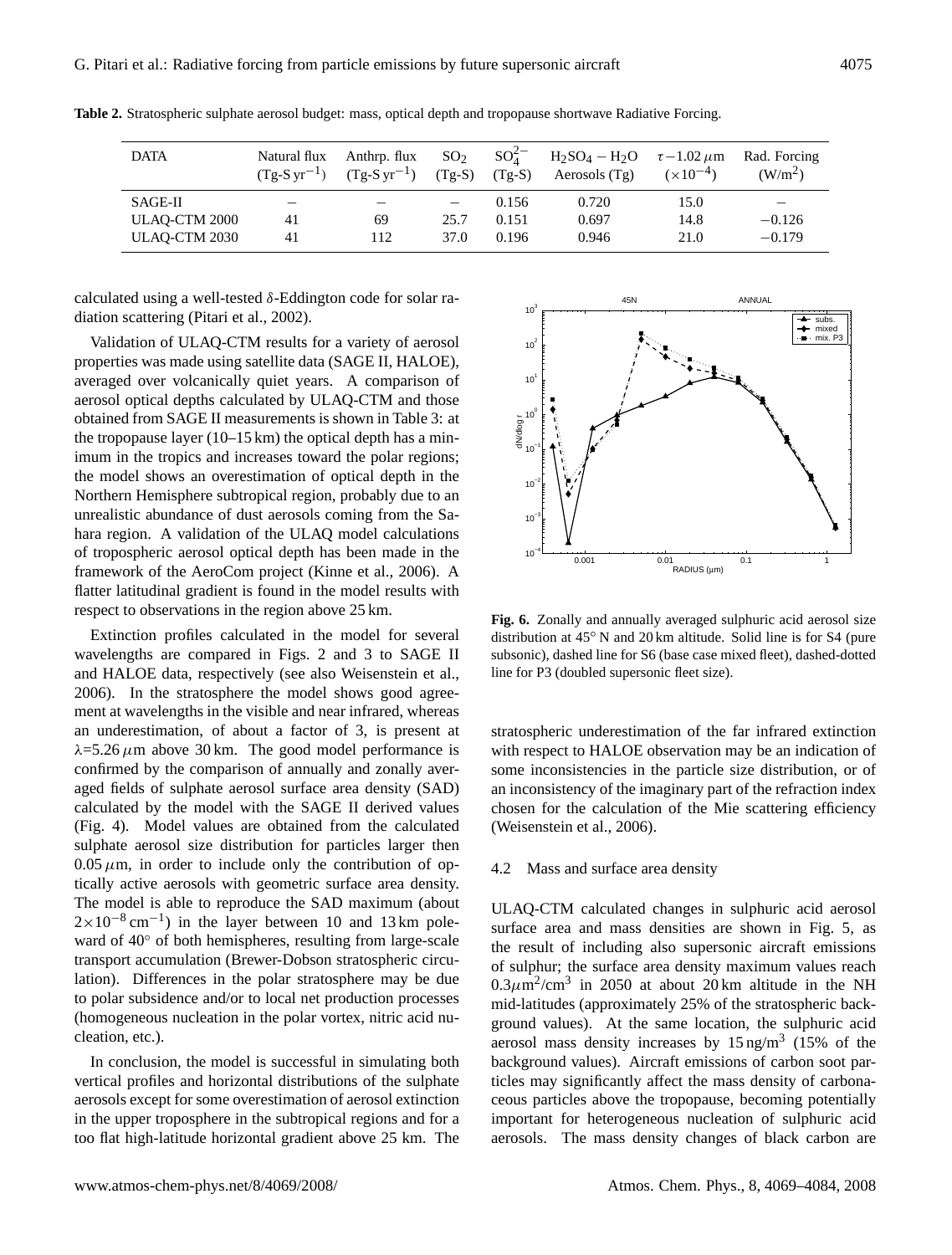| Latitude<br>band               |              |              |              |              | Optical depth $(\times 10^{-4})$ |                 |              |              |
|--------------------------------|--------------|--------------|--------------|--------------|----------------------------------|-----------------|--------------|--------------|
|                                | SAGE-II      |              |              |              |                                  | <b>ULAQ-CTM</b> |              |              |
|                                | $10 - 15$ km | $15 - 20$ km | $20 - 25$ km | $25 - 30$ km | $10 - 15$ km                     | $15 - 20$ km    | $20 - 25$ km | $25 - 30$ km |
| $80^{\circ}$ N $-60^{\circ}$ N | 18.2         | 9.5          | 1.2          | 0.18         | 16.5                             | 8.6             | 2.2          | 0.55         |
| $60^{\circ}$ N $-40^{\circ}$ N | 16.0         | 10.0         | 3.0          | 0.46         | 18.8                             | 10.0            | 3.9          | 0.75         |
| $40^{\circ}$ N $-20^{\circ}$ N | 10.1         | 9.3          | 4.9          | 1.00         | 20.7                             | 11.3            | 5.2          | 1.00         |
| $20^{\circ}$ N-EOT             | 8.7          | 9.5          | 8.6          | 2.40         | 16.0                             | 11.8            | 6.8          | 1.93         |
| $EOT-20^\circ S$               | 8.4          | 10.5         | 9.6          | 2.70         | 8.1                              | 8.6             | 6.6          | 2.64         |
| $20^{\circ} S - 40^{\circ} S$  | 10.6         | 12.2         | 6.0          | 1.20         | 8.8                              | 9.5             | 5.2          | 1.23         |
| $40^{\circ} S - 60^{\circ} S$  | 17.0         | 13.2         | 3.6          | 0.60         | 14.7                             | 8.9             | 3.9          | 0.85         |
| $60^{\circ} S - 80^{\circ} S$  | 18.9         | 9.5          | 1.0          | 0.20         | 16.2                             | 8.0             | 2.3          | 0.76         |

**Table 3.** Annual mean stratospheric aerosol depth  $(\lambda=0.12 \mu m)$ .





**Fig. 7.** Globally and annually averaged radiative forcing in year 2050 calculated with ULAQ-GCM radiative code using the ULAQ-CTM calculated distributions of chemical species and aerosol particles. All forcings are relative to the pure subsonic scenario S4: white filled bars refer to simulations without sulphur and BC emissions. Top left panel: net total RF. Top right panel: net ozone RF. Bottom left panel: black carbon direct RF. Bottom right: sulphuric acid aerosol direct RF. Units are  $mW/m<sup>2</sup>$ .

shown in Fig. 5, bottom panel: the stratospheric increase is the direct impact of supersonic aircraft emissions (background values in the stratosphere are negligible).

Comparing these plots with those from other simulations (i.e. IPCC, 1999), it is clear that the distribution of the contours is primarily produced by large scale transport of the ultrafine particles. The absolute magnitude of the change is much less than assumed in the IPCC report for mainly three

**Fig. 8.** Geographical distribution of annually averaged BC (top panels) and sulphuric acid aerosol (bottom panels) mass accumulated burden expressed in  $\mu$ g/m<sup>2</sup> (left side) and radiative forcing in mW/m<sup>2</sup> (right side). Results are for the base scenario S6 with respect to the pure subsonic case simulation S4. ULAQ-GCM radiative and ULAQ-CTM aerosol-transport codes.

reasons: (1) the total fuel emission here is much smaller than in the NASA-1992 emission scenarios for HSCT; (2) the assumed fraction of ultrafine particles formed in aircraft plumes is also much smaller here (10% instead of 50%); (3) the emission height is lower, which reduces the residence time of the perturbation. The low soot emission index in the stratosphere (about 0.005 g/kg-fuel) makes the soot mass changes about 100 times smaller than the sulphuric acid mass increase.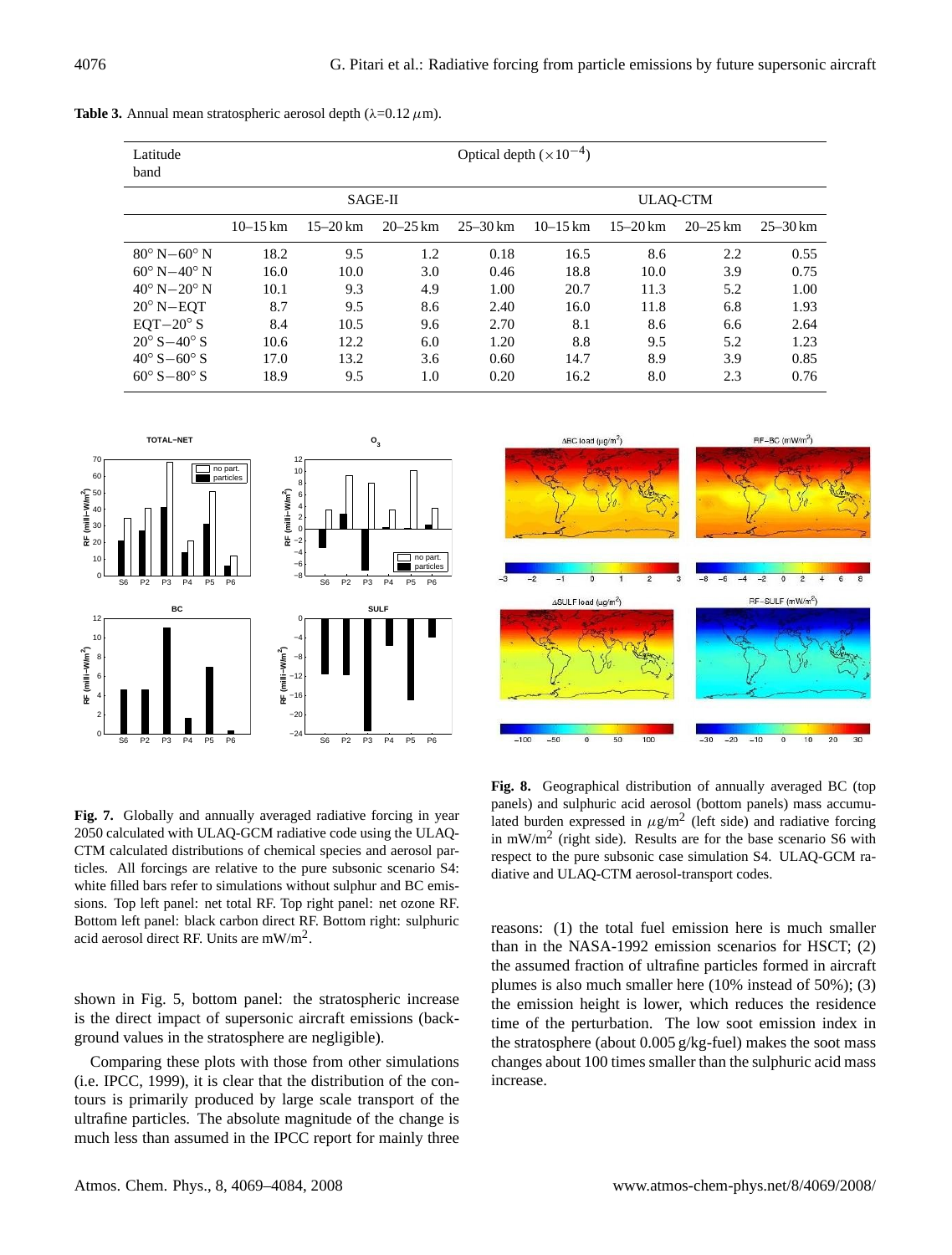

**Fig. 9.** Direct (left) and indirect (right) radiative forcing due to the introduction of aircraft particle emission (S6-S4). For ozone, both UV and IR contributions are shown. Units are  $mW/m^2$ . ULAQ-GCM radiative and ULAQ-CTM chemical-transport codes.

## 4.3 Size distribution

Supersonic aircraft emissions could perturb the global amount and the size distribution of sulphate aerosols mainly via direct plume emission of ultrafine particles ( $r \approx 5$  nm). Figure 6 shows the aerosol size distribution at 45◦ N calculated with ULAQ-CTM for the subsonic fleet (S4) and the mixed fleet (subsonic+supersonic). The latter is for the baseline case (S6) and the doubled number of supersonic flights (P3). The effect of supersonic aircraft sulphur emissions is to greatly increase the number of ultrafine particles at the 5 nm peak due to direct particle emission in aircraft plumes. In addition, an enhanced accumulation mode is produced by the additional sulphur dioxide released on the large atmospheric scales. This additional sulphur dioxide enables sulphuric acid production following oxidation. The large increase in the ultrafine particle mode is expected to have a significant impact in the total particle surface area density available for heterogeneous chemical reactions.

#### **5 Atmospheric impact**

## 5.1 Radiative forcing

The University of L'Aquila general-circulation model (ULAQ-GCM) has been used to calculate the different components of the radiative forcing produced by future supersonic aircraft, with the 2050 SCENIC emission scenarios (base and sensitivity, with and without aircraft generated SO<sup>4</sup> and BC particles). A  $\delta$ -Eddington approximation is used for evaluating solar radiation scattering/absorption in a multi-



**Fig. 10.** Summary of (S6-S4) RF in year 2050, per component  $(mW/m<sup>2</sup>)$ , calculated with the ULAQ-GCM radiative code. The uncertainty bar on  $O_3$  and  $H_2O$  forcings is obtained using the ULAQ-GCM radiative code with the  $O_3$  and  $H_2O$  distributions from the four independent models (SLIMCAT, ULAQ-CTM, E39/C, OsloCTM2). The single RF values obtained with  $O_3$  and H<sub>2</sub>O changes from these models, in the order above, are:  $-4.3$ ,  $-3.2, -2.0, -0.3$  mW/m<sup>2</sup> (O<sub>3</sub>) and: 63.6, 28.0, 40.7, 31.4 mW/m<sup>2</sup>  $(H<sub>2</sub>O).$ 

layer atmosphere; for the longwave spectrum, pre-calculated IR fluxes based on particle emissivity are used. A validation of the ULAQ model calculations of aerosol radiative forcing has been made in the framework of the AeroCom project (Schulz et al., 2006).  $O_3$ , H<sub>2</sub>O, BC and SO<sub>4</sub> fields are taken from ULAQ-CTM simulations. A more detailed study of the climate impact of supersonic air traffic, looking at the different GHGs and at the sensitivity to emission scenarios, is reported in Grewe at al. (2007).

Supersonic aircraft emit water vapour directly into the stratosphere with a time scale for removal of months to years. Additional water vapour can therefore accumulate producing two effects: a direct radiative effect with a consequent influence on climate; and a chemical perturbation of stratospheric ozone via  $HO_x$  radicals and polar stratospheric clouds at high latitudes. Results from baseline and perturbed experiments suggest that increasing stratospheric water vapour is the dominant HSCT climatic impact, leading to a radiative forcing which ranges from approx. 7 to  $55 \text{ mW/m}^2$ . The atmospheric residence time of  $CO<sub>2</sub>$  is of the order of many decades, and as such  $CO<sub>2</sub>$  emitted by the aircraft (proportional to the amount of fuel burnt) is well mixed in the atmosphere. The stratospheric excess of  $CO<sub>2</sub>$  emitted by supersonic aircraft gives a RF ranging from about 2 to  $6 \text{ mW/m}^2$ in the year 2050, with a date of HSCT in-service defined to 2015 (hypothesis used in SCENIC project). The net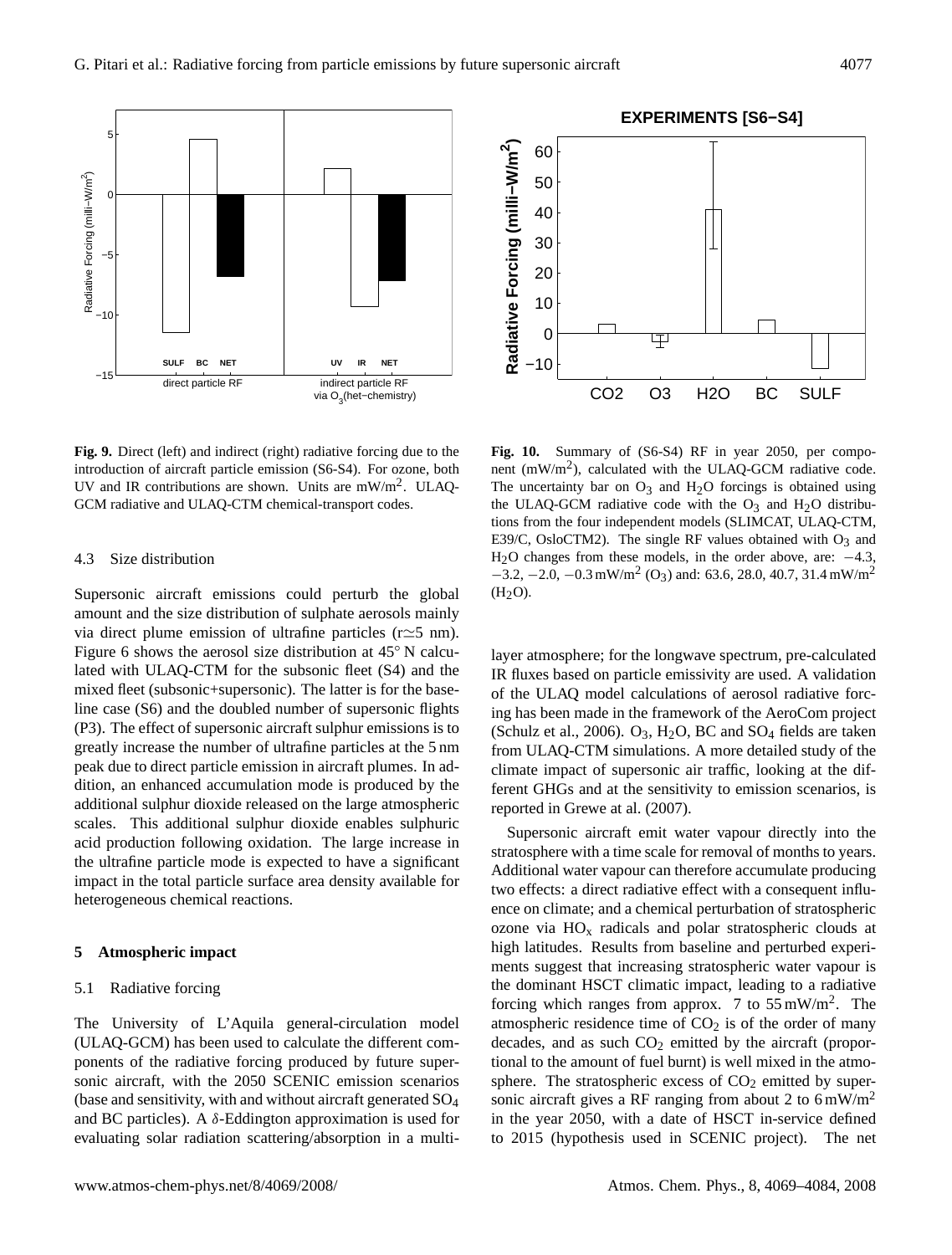

**Fig. 11.** Zonally and annually averaged profiles at 45◦ N for the background subsonic case S4. From top left:  $O_3$  (ppmv),  $NO<sub>x</sub>$ (ppbv), ClO (pptv), BrO (pptv), OH (pptv), HO<sub>2</sub> (pptv). Solid, dashed, dotted and dashed-dotted lines are for SLIMCAT, ULAQ-CTM, E39/C and OsloCTM2, respectively. Solid dots are for  $O_3$ and  $NO<sub>x</sub>$  observations (see text).

longwave flux of  $CO<sub>2</sub>$  is computed using the method given by Ramanathan (1976). The longwave flux and absorptance for  $H_2O$  are evaluated following Ramanathan et al. (1983). A validation of the RF results coming from this code is made using the IPCC (1999) results of Forster-Haywood on one side and Ponater-Sausen on the other, after stratospheric temperature adjustment. The net  $H<sub>2</sub>O-RF$  in the SCENIC baseline case is 28 mW/m<sup>2</sup> with the ULAQ model, for a total of 44 Tg/yr of fuel consumption from 2050 supersonic aircraft in scenario S6. The IPCC (1999) calculation were made with the HSCT NASA scenario (fuel consumption: 70 Tg/yr). Scaling the ULAQ results to 70/44 we get  $44.5 \text{ mW/m}^2$ , which is well within the range of the IPCC (1999) reference numbers of 68 mW/m<sup>2</sup> and 34 mW/m<sup>2</sup>, from the calculations of Forster-Haywood and Ponater-Sausen, respectively. The calculation of the small amount of stratospheric heating produced by absorption of solar radiation by  $H_2O$ and  $CO<sub>2</sub>$  is performed following the parameterizations used by Lacis and Hansen (1974) and Vardavas and Carver (1984) for the most important  $H_2O$  and  $CO_2$  bands in the visible and near-IR range.

The ozone concentration is highly variable with altitude and is controlled by atmospheric chemistry and dynamics.  $NO<sub>x</sub>$  emissions by the aircraft accelerate local photochemical production or destruction of  $O_3$ . The presence of aerosols also affect the chemical balance by providing surfaces on which chemical reactions involving chlorine and bromine compounds can proceed, an effect which is enhanced at lower temperatures. The radiative forcing due to ozone is greatest when the ozone changes occur near the tropopause, in the upper troposphere and lower stratosphere. In general

Table 4a. Summary of O<sub>3</sub> radiative forcing in year 2050 (globalannual average) for base and sensitivity experiments (RF is expressed in  $mW/m<sup>2</sup>$ ). Results from ULAQ-GCM radiative code using ULAQ-CTM species perturbations.

| EXP       | $\Delta O_3$ [DU] | $RF-IR$ | RF-UV | <b>RF-NET</b> |
|-----------|-------------------|---------|-------|---------------|
| $S6-S4$   | $-0.53$           | $-6.8$  | 3.6   | $-3.2$        |
| $P2 - S4$ | $-0.25$           | $-0.5$  | 3.2   | 2.7           |
| $P3 - S4$ | $-1.07$           | $-14.4$ | 7.3   | $-7.1$        |
| $P4 - S4$ | $-0.09$           | $-0.6$  | 0.9   | 0.3           |
| $P5 - S4$ | $-0.60$           | $-4.9$  | 5.0   | 0.1           |
| $P6 - S4$ | $-0.04$           | 0.1     | 0.7   | 0.8           |
|           |                   |         |       |               |

a loss of ozone in the UT/LS region will lead to a negative radiative forcing, and an increase to a positive forcing that would tend to warm the surface-troposphere system. The precise value is a function of the assumed shape of the ozone change with altitude and of the interaction with the ultraviolet and infrared parts of the spectrum. As shown in Foster and Shine (1997) and Hansen et al. (1997),  $O_3$  in the troposphere and in the UT/LS acts mainly as a greenhouse gas, so that its interaction with longwave radiation dominates over solar UV absorption. At higher altitudes in the stratosphere the ozone interaction with incoming solar radiation becomes more important and dominates above about 30 km altitude. The radiative picture is even more complex since the longwave impact of some changes is rather different in the troposphere and in the stratosphere. In the first case the RF is directly due to  $O_3$  changes in the 9.6  $\mu$ m band (direct effect), whereas in the stratosphere  $O<sub>3</sub>$  perturbations trigger temperature changes which then magnify the instantaneous O<sup>3</sup> change and the longwave emissions by other greenhouse gases (indirect effect via stratospheric temperature adjustment).

Changes in upper troposphere and lower stratosphere (UT/LS) ozone concentrations due to aircraft emissions are highly spatially variable, both regionally and vertically, making assessment of global long-term trends extremely difficult. We consider the ozone radiative forcing calculations in the UV and IR regions of the spectrum separately, and summarize these results in Table 4a. The infrared contribution to the cooling rate in the  $O_3$ –9.6  $\mu$ m band has been evaluated following the assumption of cooling to space (Andrews et al., 1987); stratospheric temperatures are adjusted to the  $O_3$  perturbation.  $O_3$  absorption in the UV and visible wavelengths is calculated from tabulated solar fluxes and cross sections (WMO, 1985). Subsonic aircraft ozone perturbations lead to an increase in the global mean column, due to the increasing tropospheric ozone photochemical production by  $NO<sub>x</sub>$ . Introduction of HSCT aircraft causes a stratospheric depletion in  $O_3$ , leading to a net contribution to global RF which ranges from about  $-7$  to 3 mW/m<sup>2</sup>. The O<sub>3</sub>-RF (resulting from often partly compensating IR and UV contributions) is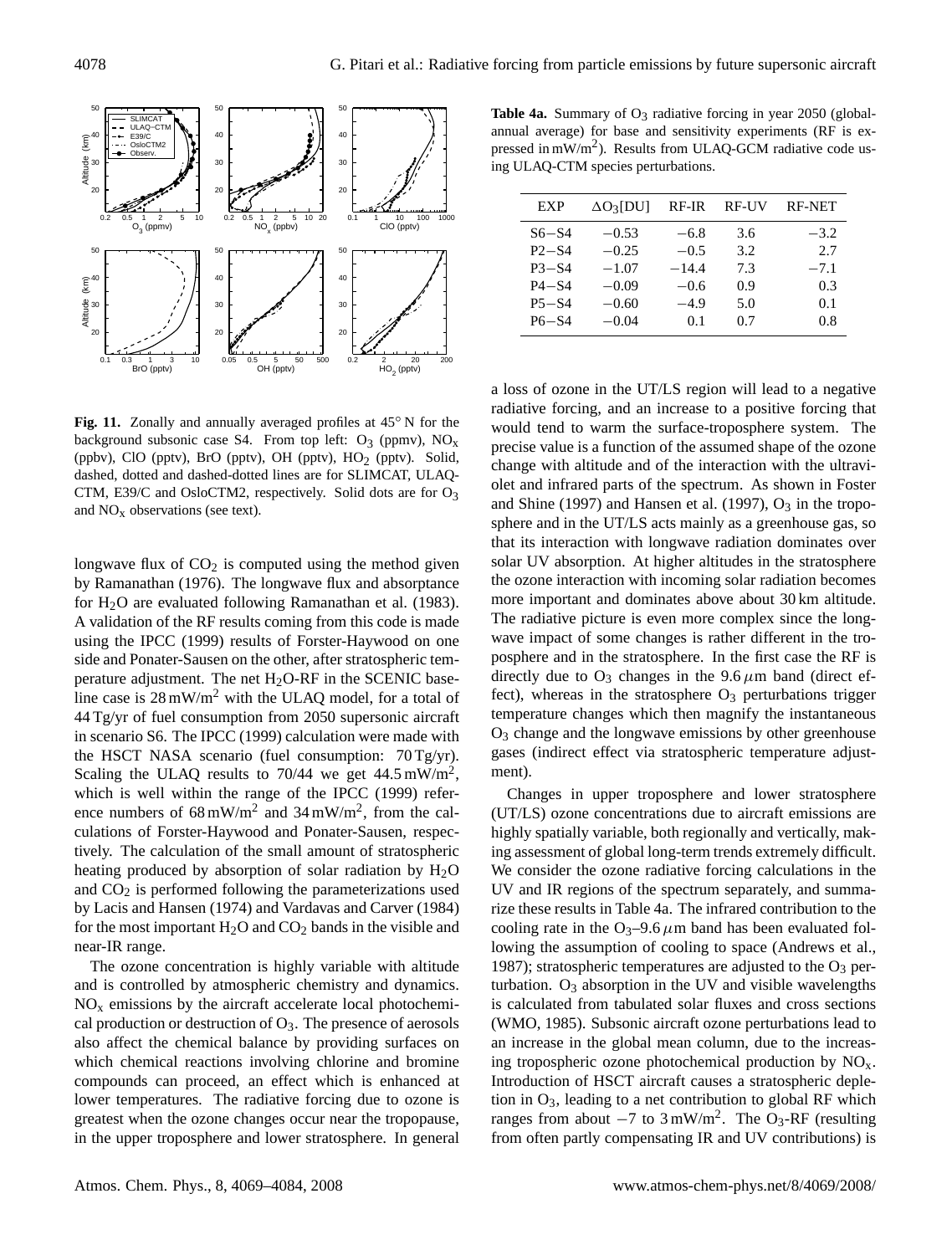

**Fig. 12.** Zonally and annually averaged profile changes at 45◦ N in percent for  $NO<sub>x</sub>$  (top left),  $HO<sub>x</sub>$  (top right), ClO (bottom left) and BrO (bottom right). Changes are calculated as S6 without sulphur and BC emission from supersonic aircraft with respect to the pure subsonic case S4. Solid, dashed, dotted and dashed-dotted are from SLIMCAT, ULAQ-CTM, E39/C and OsloCTM2, respectively.

highly variable between scenarios, due to different changes in the profile. In addition, this RF component can be greatly model-dependent, because of different calculated  $O<sub>3</sub>$  profile changes (see Sect. 5.2). ULAQ-CTM tends to keep the emissions more confined than other models and this favours a small positive  $O_3$  perturbation below about 20 km altitude (the so-called turnover point), without aircraft aerosols. Issues related to model-dependent uncertainties in the ozone perturbation are discussed in the next section.

The direct impact of aircraft sulphate aerosols on the radiative forcing is negative and produced by solar radiation scattering; in comparison direct RF in the longwave spectrum is negligible due to the small size of these particles (see Fig. 6). The parameterization adopted is that described in Lacis et al. (1992): to a good approximation the climate forcing size dependence can be described by a single parameter, the areaweighted mean radius. The calculated global mean radiative forcing from sulphate aerosol emissions caused by a partial substitution of subsonic by supersonic aircraft, ranges from about  $-23$  to  $-4$  mW/m<sup>2</sup>. Black carbon aerosols normally result in a positive RF since they effectively also absorb incident solar radiation (the single scattering albedo is close to 0.7, whereas it is unity for  $SO_4$  particles). As in the case of SO4, the small size of aircraft particles produces a negligible RF in the longwave spectrum. The calculated global mean radiative forcing from aircraft emissions of BC ranges from about 0.4 to 11 mW/m<sup>2</sup>. All results for radiative calculations of BC and SO<sup>4</sup> aerosols for base and perturbed scenarios are summarized in Table 4b.



**Fig. 13.** As in Fig. 9, but for species profile changes calculated as S6-S4, i.e. including sulphur and BC emissions from supersonic aircraft.



Fig. 14. Left panel: zonally and annually averaged  $O_3$  profile changes in percent at 45◦ N calculated as in Fig. 10. (i.e. S6- S4). Solid, dashed, dotted and dashed-dotted are from SLIMCAT, ULAQ-CTM, E39/C and OsloCTM2. Mid panel: globally and annually averaged  $O_3$  column changes, calculated as before (i.e. S6-S4). Black and white filled bars are for SLIMCAT and ULAQ-CTM models, respectively. Right panel: as before but for E39/C and OsloCTM2.

Figure 7 summarizes the radiative forcing components in the base and perturbed experiments as calculated with ULAQ-GCM. The calculated net climate forcing ranges from approximately 6 to  $70 \text{ mW/m}^2$ . The smallest forcings are those associated with the reduction in Mach number (P4) and lower cruise altitude (P6). For ozone and total net RF the change due to the introduction of aircraft particle emissions is shown, with respect to the case without particles.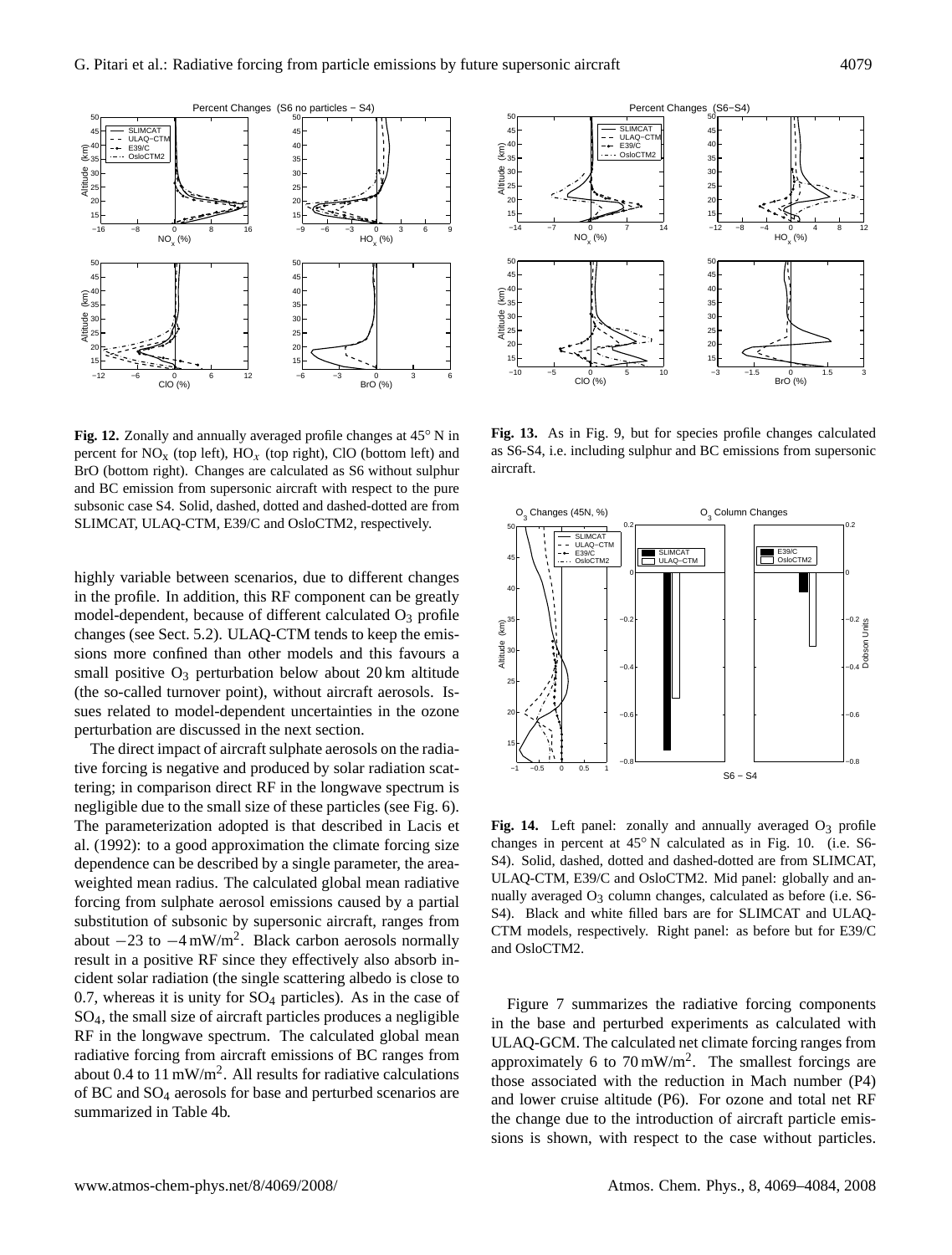| <b>EXP</b>                     | $\triangle$ BC [ $\mu$ g/m <sup>2</sup> ] RF-vis |      | $\Delta SO_4 \left[\mu g/m^2\right]$ | RF-vis  |
|--------------------------------|--------------------------------------------------|------|--------------------------------------|---------|
| S6-S4                          | 1.5                                              | 4.6  | 53                                   | $-11.4$ |
| P <sub>2</sub> -S <sub>4</sub> | 1.5                                              | 4.6  | 54                                   | $-11.6$ |
| P <sub>3</sub> -S <sub>4</sub> | 3.7                                              | 11.0 | 108                                  | $-23.3$ |
| P <sub>4</sub> -S <sub>4</sub> | 0.6                                              | 1.7  | 26                                   | $-5.6$  |
| <b>P5-S4</b>                   | 2.3                                              | 7.0  | 79                                   | $-16.9$ |
| P <sub>6</sub> -S <sub>4</sub> | 0.1                                              | 0.4  | 18                                   | $-3.9$  |

**Table 4b.** As in Table 4a, but for BC and SO4.

The effect of increasing the surface area density of sulphuric acid aerosols is to enhance the ozone depletion, producing an additional negative forcing, we refer to this as the aerosol indirect RF via heterogeneous chemistry. It is important to note that this conclusion is reached using ULAQ-GCM radiative code coupled to the ozone profile changes (S6-S4) predicted by ULAQ-CTM alone, since ULAQ-CTM is the only one among these models where the surface area density of sulphuric acid particles is predicted on-line together with  $O_3$ ,  $NO<sub>x</sub>$ ,  $HO<sub>x</sub>$ ,  $Cl<sub>x</sub>$  and  $Br<sub>x</sub>$ . This allows the transport controlled accumulation of aircraft aerosols to remain consistent with the large-scale changes of the chemical species, which are a function of coupled emission-chemistry-transport mechanisms. The ozone sensitivity to the UT/LS aerosol perturbations, however, are different in other models, since the  $O_3$ response is not as spatially localized as the SSA-SAD response, but is related to that of  $NO<sub>x</sub>$ . The  $NO<sub>x</sub>$  perturbation, in turn, results from a coupling of the direct aircraft emissions, large scale transport and chemical processing in the atmosphere. The latter is greatly affected by additional sulphuric acid particles. The final  $O_3$  change is connected to the net  $NO<sub>x</sub>$  perturbation and may also have a different magnitude in independent models, depending on the strength of the Brewer-Dobson circulation.

Geographical distributions of aircraft BC and  $SO_4$  accumulated mass burden and radiative forcing are shown in Fig. 8 as the S6-S4 difference. As expected, the mass accumulation shows a pronounced interhemispheric asymmetry, since the majority of emissions are localized in the Northern Hemisphere lower stratosphere (see also Fig. 5). The distribution of flight routes is not evident due to the long particle lifetime in the UT/LS (more than 1 yr) which allows efficient horizontal dynamical mixing of the tracers. Table 4b indicates that there is approximately a factor of 35 difference in SO<sup>4</sup> and BC burden. Peak values of local concentrations (Fig. 5) show that the  $SO_4/BC$  ratio is larger and reflects the emission index ratio:  $0.4$  g-SO<sub>2</sub>/kg-fuel versus  $0.005$  g- $BC/kg$ -fuel (see Fig. 1). The smaller  $SO_4/BC$  ratio in the vertically integrated column is due to the longer BC lifetime into the stratosphere, as the mass weighted mean radius of carbonaceous particles is much smaller than for sulphuric acid aerosols (about 20 nm for BC versus about 200 nm for  $SO<sub>4</sub>$ ).



**Fig. 15.** Calculated annually averaged  $O_3$  loss rates ( $10^{-9}$  s<sup>-1</sup>) at 45◦ N for several chemical cycles in case S4, between 15 and 25 km.

The total radiative forcing of  $SO_4$  and BC is of opposing sign due to prevailing radiation absorption from BC and scattering from sulphuric acid aerosols (here the single scattering albedo is close to unity). The RF reflects the S6-S4 differences in mass burden and peak values, approximately  $-35 \text{ mW/m}^2$  for SO<sub>4</sub> and +9 mW/m<sup>2</sup> for BC.

Figure 9 shows the direct and indirect effect of the introduction of aircraft particle emissions. The globally integrated RF values in the left panel are those listed in Table 4b for S6- S4: the calculated net particle forcing is  $-6.8 \text{ mW/m}^2$  and can be compared with  $-6.6$  mW/m<sup>2</sup> obtained by subtracting the net ozone radiative forcing of S6\* (without aircraft particles, BC+SO4) from the standard S6 simulation (which includes aircraft particle emissions). As discussed above for Fig. 7, these globally integrated RF−O<sup>3</sup> values are obtained using ULAQ-CTM results alone which will be subtly different from those calculated from other independent models. Figure 10 shows the (S6-S4) net global RF per component. The bar indicates the range of model variability, since here  $O_3$  and  $H_2O$  profile changes have been taken from all four models participating in this work (see next section).  $H_2O$ and sulphate give the largest contributions to RF (23 and −12 mW/m<sup>2</sup> , respectively) (Grewe et al., 2007).

## 5.2 Chemistry

The previous section introduced the climate forcing due to ozone changes produced by aircraft emissions of  $NO_x$ ,  $H_2O$ and sulphate. As discussed, the magnitude and spatial distribution of ozone changes is strongly model-dependent since the transport of aircraft emissions from the source regions is dependent upon model configuration. This in turn impacts the chemically associated ozone perturbations from  $NO<sub>x</sub>$ ,  $HO_x$  and  $Cl_x/Br_x$ . In addition, even a similar ozone response in a defined atmospheric region (for example the lowerstratospheric NH mid latitudes where the HSCT emissions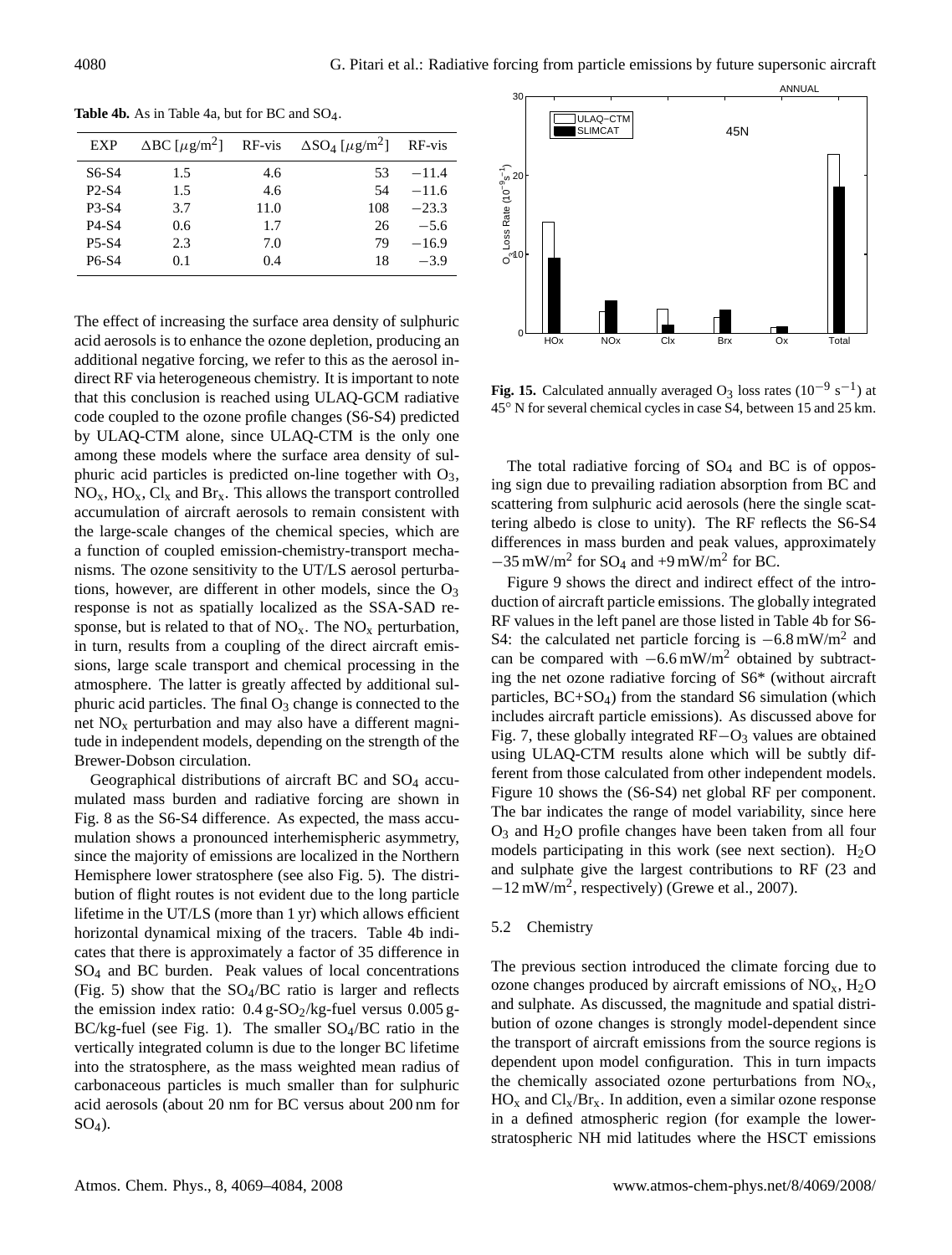are a maximum) can result in a different global signature due to variations in the model Brewer-Dobson circulation. As such, it is important to fully consider the stratospheric behavior of ozone and related chemical species in different ACMs, in order to better understand the degree of variability.

Figure 11 shows the model annually-averaged background (S4) profiles from the four participating ACMs for  $O_3$ ,  $NO_x$ , ClO, BrO, OH and  $H_2O$ . A comparison is made with climatological  $O_3$  values and  $NO_x$  from 1993 HALOE data (NASA, 1999). All models show consistent agreement with the observations although SLIMCAT and OsloCTM2 models predict higher  $NO<sub>x</sub>$  values below 23 km. Some caution should however be used for the  $NO<sub>x</sub>$  observations at these altitudes, since  $NO<sub>x</sub>$  values in 1993 were still influenced by Pinatubo aerosols, which effectively converted  $NO<sub>x</sub>$  into  $HNO<sub>3</sub>$ . In addition, it should be taken into account that models are run for year 2050 chemical conditions, with increased  $N_2O$  and hence NOy. A more detailed model validation using satellite observations is discussed in SCENIC (2005).

Perturbations of the chemical families directly affected by supersonic aircraft emissions are presented in Figs. 12-13 (Fig. 12 does not include the effect of aircraft emitted sulphuric acid aerosols and black carbon). All models consistently show a  $NO<sub>x</sub>$  peak (NO+NO<sub>2</sub>) at 18 km with a magnitude ranging between 12 and 16%, together with a continual decrease of the perturbation towards zero at altitudes of approximately 12 and 30 km. As expected, the  $HO_x$ change (OH+HO<sub>2</sub>) is anti-correlated with NO<sub>x</sub> (−8 to  $-4\%$ ) at 18 km), since the OH sink from the OH+NO<sub>2</sub>+M reaction forming  $HNO<sub>3</sub>$  dominates over the additional OH source from direct water vapour emissions by aviation. It should be noted that for the two models with a good vertical resolution of the whole stratosphere (SLIMCAT, ULAQ-CTM) a clear HO<sub>x</sub> increase is predicted above 22 km ( $\sim$ +1.5% at 30 km altitude). Here the additional  $H_2O$  source becomes more important than the  $NO_x$  induced sink of  $HO_x$ . As with  $HO_x$ , ClO and BrO are also anticorrelated with  $NO<sub>x</sub>$ . The ClO, BrO sinks are due to formation of chlorine and bromine nitrates respectively  $(CIO+NO<sub>2</sub>+M$  and  $BrO+NO<sub>2</sub>+M$ , forming  $CIONO<sub>2</sub>$  and  $BrONO<sub>2</sub>$ ).

Inclusion of aerosol perturbations due to sulphur emissions by aviation has a significant impact on the results discussed above. Under these conditions the  $NO<sub>x</sub>$  perturbation is the net result of two opposing effects: a) a direct increase due to aircraft emissions; and b) a decrease due to enhanced chemical conversion into HNO<sub>3</sub> via heterogeneous chemical reactions of  $N_2O_5$  and  $BrONO_2$  on sulphuric acid particles (other heterogeneous chemical reactions are less important at mid-latitudes). Figure 13 suggests that this balance may change with altitude, being a function of aircraft  $NO<sub>x</sub>$  emissions, aerosol lifetimes and accumulation, and  $NO<sub>x</sub>$  partitioning ( $N_2O_5$  increases with altitude). The peak in the  $NO<sub>x</sub>$  increase discussed in Fig. 12 is reduced by a factor of 3 (even more in OsloCTM2) due to the inclusion of aerosols, and above 20 km the  $NO<sub>x</sub>$  decrease prevails in OsloCTM2 and SLIMCAT. In ULAQ-CTM the net  $NO<sub>x</sub>$  perturbation is always positive, although smaller than in Fig. 12. The E39/C model shows a smaller sensitivity to the additional sulphuric acid particles, with respect to the other models.

The resulting ozone perturbation is presented in Fig. 14. It is important to note that for ozone the effects related to the transport of  $NO<sub>x</sub>$  and  $H<sub>2</sub>O$  throughout the stratosphere are important, together with the transport of ozone itself (Rogers et al., 2002). With this in mind, it can be seen that the NH mid-latitude ozone profile changes (S6-S4) are consistent between the four models. The two models with a good vertical resolution of the whole stratosphere (SLIM-CAT, ULAQ-CTM) predict a mid-upper stratospheric  $O_3$  depletion of the order of 0.2–0.5%. This mainly results from the  $HO_x$  increase discussed in Fig. 12 and the upward transport of  $NO<sub>x</sub>$  emissions, the latter being more efficient in SLIMCAT (Rogers et al., 2002).

The calculated globally averaged  $O<sub>3</sub>$  column change ranges between −0.08 and −0.75 Dobson Units. The variability of the modeled ozone perturbation (S6-S4) is the reason for the associated calculated range of RF reported in Fig. 10 ( $-0.3$  to  $-4.3$  mW/m<sup>2</sup>).

A comparison of the inter-model consistency with regard to the chemical  $O_3$  destruction in the HSCT emission region is made in Fig. 15. Here the annually averaged vertical profiles of  $O_3$  loss rates at 45<sup>°</sup>N are compared in the pure subsonic case S4 for SLIMCAT and ULAQ-CTM. The comparison is made between 15 and 25 km, the region of the majority of HSCT emissions. The two models show a high level of consistency (except for a higher  $HO<sub>x</sub>$  loss in ULAQ- $CTM$ ). This confirms that baseline  $O<sub>3</sub>$  precursors and chemical rates adopted in these models are very similar. The reason for different responses of globally integrated  $O_3$  to HSCT emissions is therefore due to inter-model differences in largescale transport. This will produce significant changes in the efficiency of  $NO<sub>x</sub>$  removal from the main emission region (i.e. NH mid-latitude in the lower stratosphere) into the midupper tropical stratosphere, where the largest absolute  $O_3$ perturbation occurs.

#### **6 Conclusions**

In this study we have shown results for four independent chemical-transport models used to assess the impact of a future supersonic aircraft fleet on the chemical composition of the stratosphere. The aim of the work presented was to specifically examine the potential climatic impact of aerosol particles, directly injected by the aircraft or formed after oxidation of gaseous precursors (namely  $SO<sub>2</sub>$ ). The climate impact is quantified in terms of the radiative forcing metric. For the aerosols we have calculated both the direct forcing (i.e. scattering and absorption of incoming solar radiation) and indirect forcing produced by changes in chemical species (i.e. O3) affected by heterogeneous chemical processes on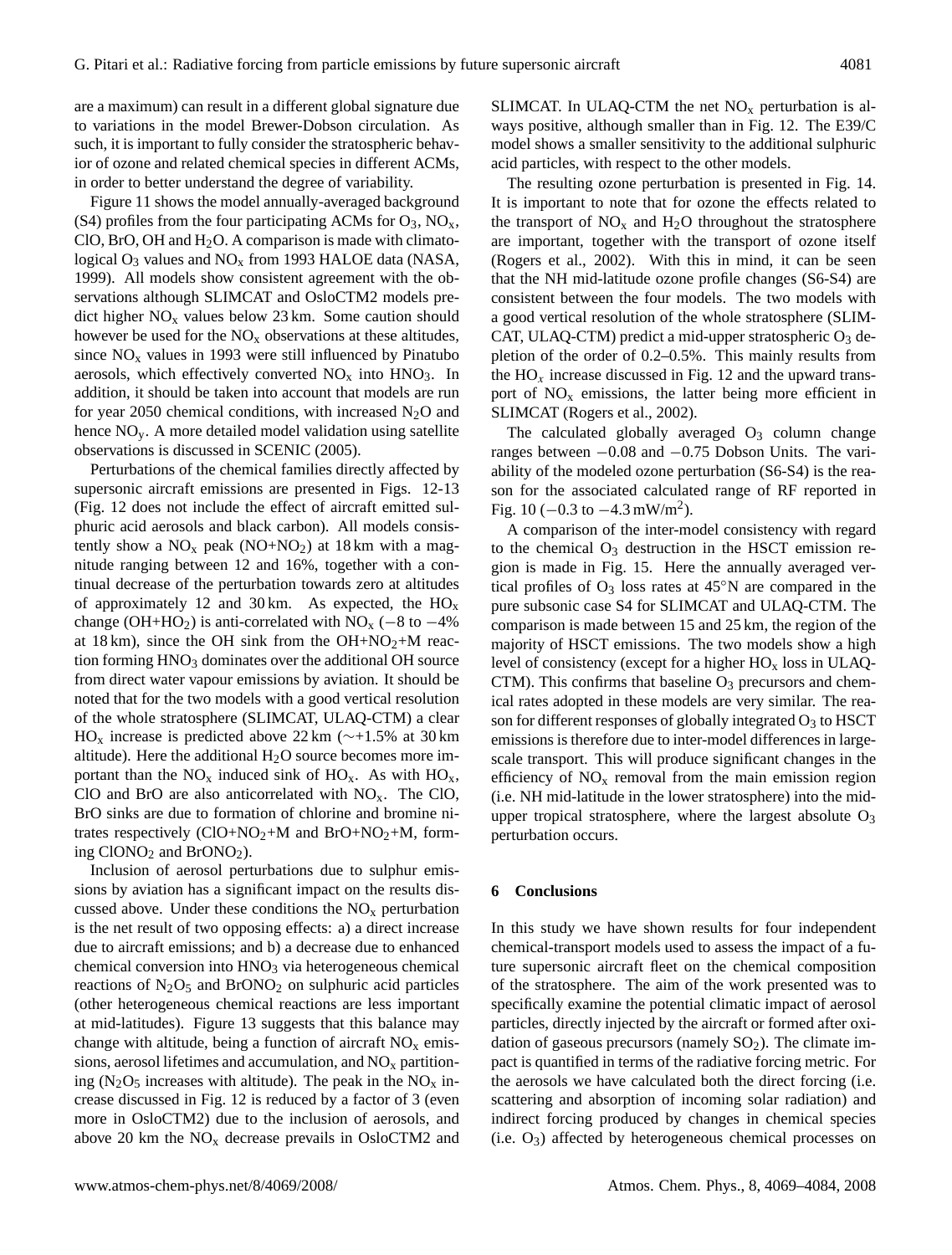the surfaceof aerosol particles. Other indirect processes (for example potential aerosol feedback on the formation of cirrus ice particles in the upper troposphere) have not been taken into account in this study.

The direct aerosol RF is calculated using the radiative code of ULAQ-GCM and the aerosol formation/growth modeling codes of ULAQ-CTM. The chemical feedback of sulphuric acid aerosols is rather complex to assess, since although the direct impact is on the  $NO<sub>x</sub>/HNO<sub>3</sub>$  ratio, they also indirectly affect the concentrations of  $HO_x$ ,  $Cl_x$ ,  $Br_x$  and  $O_3$ , the latter being a key species for the atmospheric climate system. The four ACMs appear consistent in predicting the ozone perturbation due to a HSCT fleet in 2050, with a globally averaged column change, ranging between −0.08 and −0.75 DU. All models, except E39/C, predict an ozone decrease not only above 20 km altitude, but also in the lower stratosphere (ranging between  $-0.2\%$  and  $-1\%$ ). The calculated radiative forcing is found to range between  $-0.3$  and  $-4.3$  mW/m<sup>2</sup>.

From this modeling study, the impact of supersonic aircraft on sulphuric acid aerosol and BC mass burdens is calculated at 53 and 1.5  $\mu$ g/m<sup>2</sup>, respectively, with a direct radiative forcing of  $-11.4$  and  $4.6$  mW/m<sup>2</sup> respectively. The indirect aerosol RF due to ozone changes via perturbations in the heterogeneous chemistry is highly variable among the models, and depends on the  $NO<sub>x</sub>$  removal efficiency from the aircraft emission region by large scale transport  $(-6.6 \text{ mW/m}^2)$ in ULAQ-GCM up to  $+1.8 \text{ mW/m}^2$  in SLIMCAT). As calculated with the ULAQ-GCM, the aerosol indirect chemical RF is comparable with the direct RF, both in magnitude and sign. The total net particle-related RF is also found to be the largest component of RF from supersonic aircraft after that of stratospheric water vapour.

*Acknowledgements.* We acknowledge the EC for providing funds for this work, under contract EVK2-CT2001-00103 (SCENIC). More information on SCENIC related work can be found on <http://www-scenic.ch.cam.ac.uk/> and in the SCENIC (2005) final report. We also acknowledge use of SAGE-II and HALOE data for model validation of aerosol products.

Edited by: B. Kärcher

# **References**

- Andrews, D. G., Holton, J. R., and Leovy, C. B.: Middle atmosphere Dynamics, Academic Press, 490 pp., 1987.
- Baughcum, S. L. and Henderson, S. C.: Aircraft Emission Scenarios Projected in Year 2015 for the NASA Technology Concept Aircraft (TCA) High Speed Civil Transport Universal Airline Network. NASA-CR-1998-207635, National Aeronautics and Space Administration, Langley Research Center, Hampton, VA, USA, 42 pp., 1998.
- Berntsen, T. and Isaksen, I. S. A.: A global 3-D chemical transport model for the troposphere, 1, model description and co and ozone results, J. Geophys. Res., 102, 21 239–21 280, 1997.
- Brian, H. S. and Prather, M. J.: Fast-J2: Accurate simulation of stratospheric photolysis in global chemical models, J. Atmos. Chem., 41, 3, 281–296, doi:10.1023/A:1014980619462, 2002.
- Brunner, D., Staehelin, J., Rogers, H., Köhler, M., Pyle, J., Hauglustaine, D., Jourdain, L., Berntsen, T. K., Gauss, M., Meijer, I. I. E., van Velthoven, P., Pitari, G., Mancini, E., Grewe, V., and Sausen, R.: An evaluation of the performance of chemistry transport models by comparison with research aircraft observations. part 1: Concepts and overall model performance, Atmos. Chem. Phys., 3, 1609–1631, 2003,

[http://www.atmos-chem-phys.net/3/1609/2003/.](http://www.atmos-chem-phys.net/3/1609/2003/)

- Brunner, D., Staehelin, J., Rogers, H., Köhler, M., Pyle, J., Hauglustaine, D., Jourdain, L., Berntsen, T. K., Gauss, M., Meijer, I. I. E., van Velthoven, P., Pitari, G., Mancini, E., Grewe, V., and Sausen, R.: An evaluation of the performance of chemistry transport models – Part 2: Detailed comparison with two selected campaigns, Atmos. Chem. Phys., 5, 107–129, 2005, [http://www.atmos-chem-phys.net/5/107/2005/.](http://www.atmos-chem-phys.net/5/107/2005/)
- Chipperfield, M., Blom, C., Glatthor, N., Höpfner, M., Gulde, T., Piesch, C., and Simon, P.: Variability of clono 2 in the arctic polar vortex: Comparison of transall mipas measurements and 3d model results, J. Geophys. Res., 100, 9115–9129, 1995.
- Chipperfield, M., Santee, M., Froidevaux, L., Manney, G., Read, W., Waters, J., Roche, A., and Russell, J.: Analysis of uars data in the southern polar vortex in September 1992 using a chemical transport model, J. Geophys. Res., 101, 18 861–18 881, 1996.
- Chipperfield, M. and J. Pyle: Model sensitivity studies of arctic ozone depletion, J. Geophys. Res., 103, 28 389–28 403, 1998.
- Dameris, M., Grewe, V., Ponater, M., Deckert, R., Eyring, V., Mager, F., Matthes, S., Schnadt, C., Stenke, A., Steil, B., Brül, C., and Giorgetta, M. A.: Long-term changes and variability in a transient simulation witha chemistry-climate model employing realistic forcing, Atmos. Chem. Phys., 5, 2121–2145, 2005, [http://www.atmos-chem-phys.net/5/2121/2005/.](http://www.atmos-chem-phys.net/5/2121/2005/)
- Dessens O., Rogers, H. L., and Pyle, J. A.: A change in the calculated impact of supersonic aircraft NOx emissions on the atmosphere, Aeronaut. J., 111, 311–314, 2007.
- ECMWF: IFS documentation CY28R1, The ECMWF Integrated Forecast System (IFS), 2004.
- Foster, P. M. F. and Shine, K. P.: Radiative forcing and temperature trends from stratospheric ozone changes, J. Geophys. Res., 102, 10 841–10 857, 1997.
- Gauss, M., Isaksen, I. S. A., Wong, S., and Wang, W.: Impact of H2O emissions from cryoplanes and kerosene aircraft on the atmosphere, J. Geophys. Res., 108, 4304, doi:10.1029/2002JD002623, 2003.
- Gauss, M., Isaksen, I. S. A., Lee, D. S., and Søvde, O. A.: Impact of aircraft  $NO<sub>X</sub>$  emissions on the atmosphere – tradeoffs to reduce the impact, Atmos. Chem. Phys., 6, 1529–1548, 2006, [http://www.atmos-chem-phys.net/6/1529/2006/.](http://www.atmos-chem-phys.net/6/1529/2006/)
- Grewe, V., Dameris, M., Fichter, C., and Sausen, R.: Part 1: Interactively coupled climate-chemistry simulations and sensitivities to climate-chemistry feedback, lightning and model resolution, Meteorol. Z., 3, 177–186, 2002.
- Grewe, V., Stenke, A., Ponater, M., Sausen, R., Pitari, G., Iachetti, D., Rogers, H., Dessens, O., Pyle, J., Isaksen, I. S. A., Gulstad, L., Søvde, O. A., Marizy, C., and Pascullo, E.: Climate impact of supersonic air traffic: an approach to optimize a potential future supersonic fleet, Results from EU-project SCENIC, Atmos.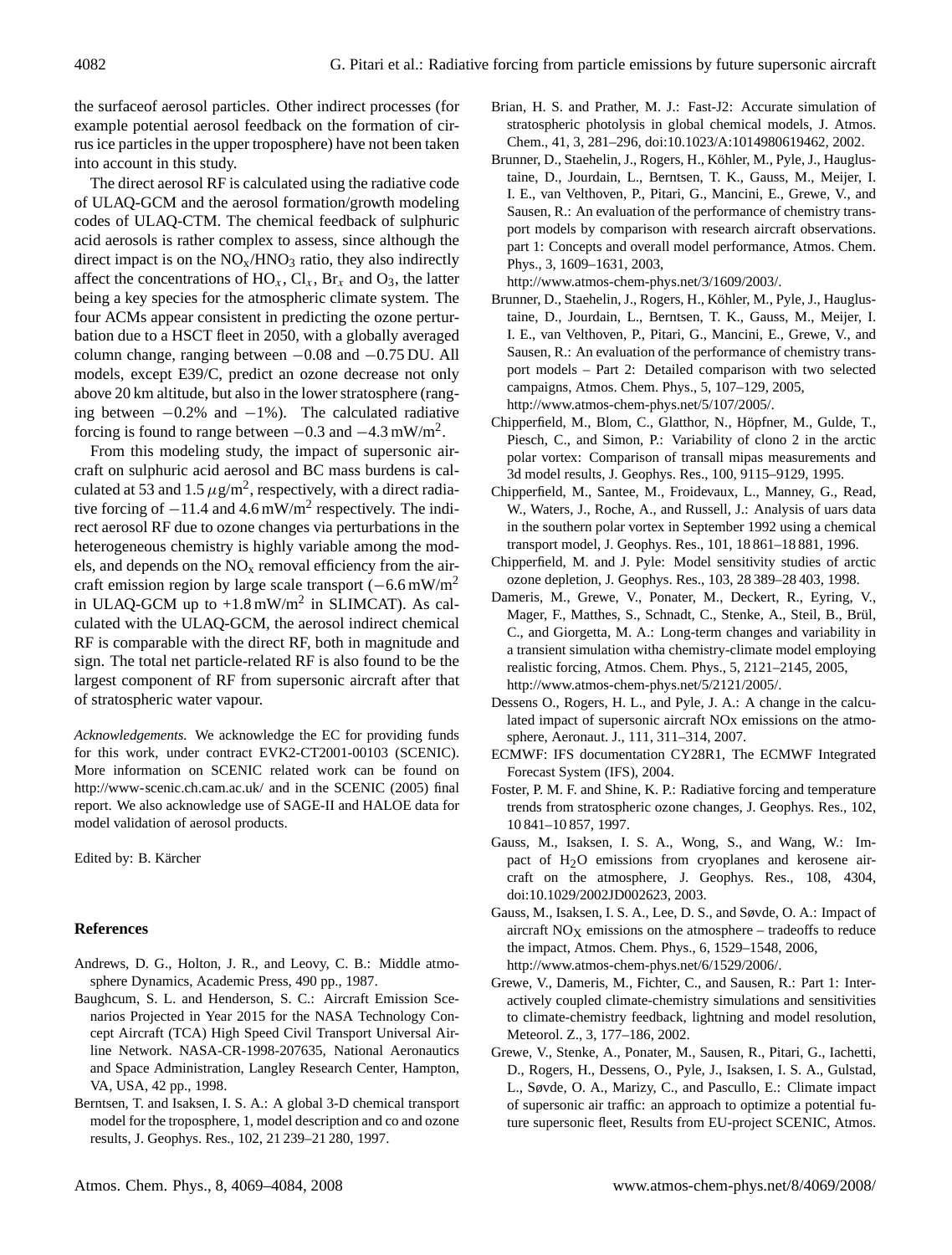Chem. Phys., 7, 5129–5145, 2007,

[http://www.atmos-chem-phys.net/7/5129/2007/.](http://www.atmos-chem-phys.net/7/5129/2007/)

- Grewe, V. and Stenke, A.: A strategy for climate evaluation of aircraft technology: an efficient climate impact assessment tool - AirClim, Atmos. Chem. Phys. Discuss., 7, 12 185–12 229, 2007.
- Hansen, J., Sato, M., and Ruedy, R.: Radiative forcing and climate response, J. Geophys. Res., 102, 6831–6864, 1997.
- Hein, R., Dameris, M., Schnadt, C., Land, C., Grewe, V., Köhler, M., Ponater, I. M., Sausen, R., Steil, B., Landgraf, J., and Bürhl, C.: Results of an interactively coupled atmospheric chemistry – general circulation model: Comparison with observations, Ann. Geophys., 19, 435–457, 2001,

[http://www.ann-geophys.net/19/435/2001/.](http://www.ann-geophys.net/19/435/2001/)

- Hesstvedt, E., Hov, O., and Isaksen, I. S. A.: Quasi steady-state approximation in air pollution modelling: Comparison of two numerical schemes for oxidant prediction, Int. J. Chem. Kinet., 10, 971–994, 1978.
- Holtslag, A. A. M., DrBruijn, E. I. F., and Pan, H.-L.: A high resolution air mass transformation model for short-range weather forecasting, Mon. Weather Rev., 118, 1561–1575, 1990.
- Houghton, J. T., Ding, Y., Griggs, D. J., et al.: IPCC, Climate Change: The Scientific Basis, Contribution of Working Group I to the Third Assessment Report of the Intergovernmental Panel of Climate Change, Cambridge University Press, 881 pp., 2001.
- Isaksen, I. S. A., Rognerud, B., Stordal, F., Coffey, M. T., and Mankin, W. G.: Studies of arctic stratospheric ozone in a 2-D model including some effects of zonal asymmetries, Geophys. Res. Lett., 17, 557–560, 1990.
- JPL: Chemical kinetics and photochemical data for use in stratospheric modelling, JPL publ., 97-4, 266 pp., Pasadena, California, USA, 1997.
- JPL: Chemical kinetics and photochemical data for use in stratospheric modeling, Eval. 13, JPL Publ. 00-3, 74 pp., Jet Propul. Lab., Pasadena, California, USA, 2000.
- Kent, G. S. and McCormick, M. P.: SAGE and SAM II measurements of global stratospheric aerosol optical depth and mass loading, J. Geophys. Res., 89, 5303–5314, 1984.
- Kinne, S., Schulz, M., Textor, C., Guibert, S., Balkanski, Y., Bauer, S. E., Berntsen, T., Berglen, T. F., Boucher, O., Chin, M., Collins, W., Dentener, F., Diehl, T., Easter, R., Feichter, J., Fillmore D., Ghan, S., Ginoux, P., Gong, S., Grini, A., Hendricks, J., Herzog, M., Horowitz, L., Isaksen, I., Iversen, T., Kirkevag, A., Kloster, S., Koch, D., Kristjansson, J. E., Krol, M., Lauer, A., Lamarque, J. F., Lesins, G., Liu, X., Lohmann, U., Montanaro, V., Myhre, G., Penner, J., Pitari, G., Reddy, S., Seland, O., Stier, P., Takemura, T., and Tie, X.: An AeroCom initial assessment optical properties in aerosol component modules of global models, Atmos. Chem. Phys., 6, 1815–1834, 2006,

[http://www.atmos-chem-phys.net/6/1815/2006/.](http://www.atmos-chem-phys.net/6/1815/2006/)

- Lacis, A. and Hansen, J. E.: A parameterization for the absorption of solar radiation in the Hearths atmosphere, J. Atmos. Sci., 31, 118–133, 1974.
- Lacis, A., Hansen, J., and Sato, M.: Climate forcing by stratospheric aerosols, Geophys. Res. Lett., 19, 1607–1610, 1992.
- Land, C., Feichter, J., and Sausen, R.: Impact of the vertical resolution on the transport of passive tracers in the echam4 model, Tellus B, 54, 344–360, 2002.
- Park, J. H., Ko, M. K. W., Jackman, C. H., et al. : Model and Measurements intercomparison II, NASA/TM-1999-209554, 494

pp., 1999.

- Penner, J. E., Lister, D. H., Griggs, D. J. et al.:IPCC, Special report on aviation and the global atmosphere, Cambridge Univ. Press, Cambridge, 373 pp., 1999.
- Pitari, G., Rizi, V., Ricciardulli, L., and Visconti, G.,: High speed civil transport impact: role of sulphate, nitric and trihydrate, and ice aerosol studied with a two-dimensional model including aerosol physics, J. Geophys. Res., 98, 23 141−23 164, 1993.
- Pitari, G., and Mancini, E.: Climatic impact of future supersonic aircraft: role of water vapour and ozone feedback on circulation, Phys. Chem. of Earth PT C, 26/8, 571−576, 2001.
- Pitari, G., Mancini, E., Bregman, A., Rogers, H. L., Sundet, J. K., Grewe, V., and Dessens, O.: Sulphate particles from subsonic aviation: Impact on upper tropospheric and lower stratospheric ozone, Phys. Chem. Earth PT C, 26/8, 563–569, 2001.
- Pitari, G., Mancini, E., Rizi, V., and Shindell, D. T.: Impact of future climate and emission changes on stratospheric aerosols and ozone. J. Atmos. Sci., 59, 414−440, 2002.
- Pitari, G., Mancini, E., Rogers, H. L., Dessens, O., Isaksen, I. S. A., and Rognerud, B.: A 3-D model intercomparison of the effects of future Supersonic aircraft on the chemical composition of the stratosphere, Proceedings of the 2003 AAC-Conference, Friedrichshafen, Germany, 166−172, 2004.
- Prather, M. J., Wesoky, H. L., Miake-Lye, R.C., et al. Eds.: The atmospheric effects of stratospheric aircraft: A first program report, NASA Ref. Publ. 1272, 1992.
- Prather, M.: Numerical advection by conservation of second-order moments. J. Geophys. Res., 91, 6671–6681, 1986.
- Pyle, J., Chipperfield, M., Kilbane-Dawe, I., Lee, A, Stimpe, R., Kohn, D., Renger, W., and Waters, J.: Early modelling results from the sesame and ASHOE campaigns, Faraday Discuss, 100, 371–387, 1995.
- Ramanathan, V.: Radiative transfer within the Earths troposphere and stratosphere: A simplified radiative convective model, J. Atmos. Sci., 33, 1330–1346, 1976.
- Ramanathan, V., Pitcher, E. J., Malone, R. C., and Blackmon, M. L.: The response of a spectral general circulation model to refinements in radiative processes, J. Atmos. Sci., 40, 605–630, 1983.
- Reithmeier, C. and Sausen, R.: ATTILA Atmospheric Tracer transport in a Lagrangian Model, TellusB, 54(3), 278–299, 2002.
- Rogers, H. L., Chipperfield, M., Bekki, S., and Pyle, J.: The effects of future supersonic aircraft on stratospheric chemistry modelled with varying meteorology. J. Geophys. Res., 105, 29 359−29 369, 2000.
- Rogers, H. L., Teyssedre, H., Pitari, G., Grewe, V., van Velthoven, P., and Sundet, J.: Model intercomparison of the transport of aircraft-like emissions from sub- and supersonic aircraft, Meteorol. Z., 11, 151–159, 2002.
- Rummukainen, M., Isaksen, I. S. A., Rognerud, B., and Stordal, F.: A global model tool for three-dimensional multiyear stratospheric chemistry simulations: Model description and first results, J. Geophys. Res., 104, 26 437–26 456, 1990.
- Rummukainen, M.: Modeling stratospheric chemistry in a global three-dimensional chemical transport model, sctm-1, Model development, Finnish Meteorological Institute Contributions, 19, p. 206, 1996.
- SCENIC: Scenario of aircraft emissions and impact studies on chemistry and climate, EU contract EVK2-2001-00103 (2002–